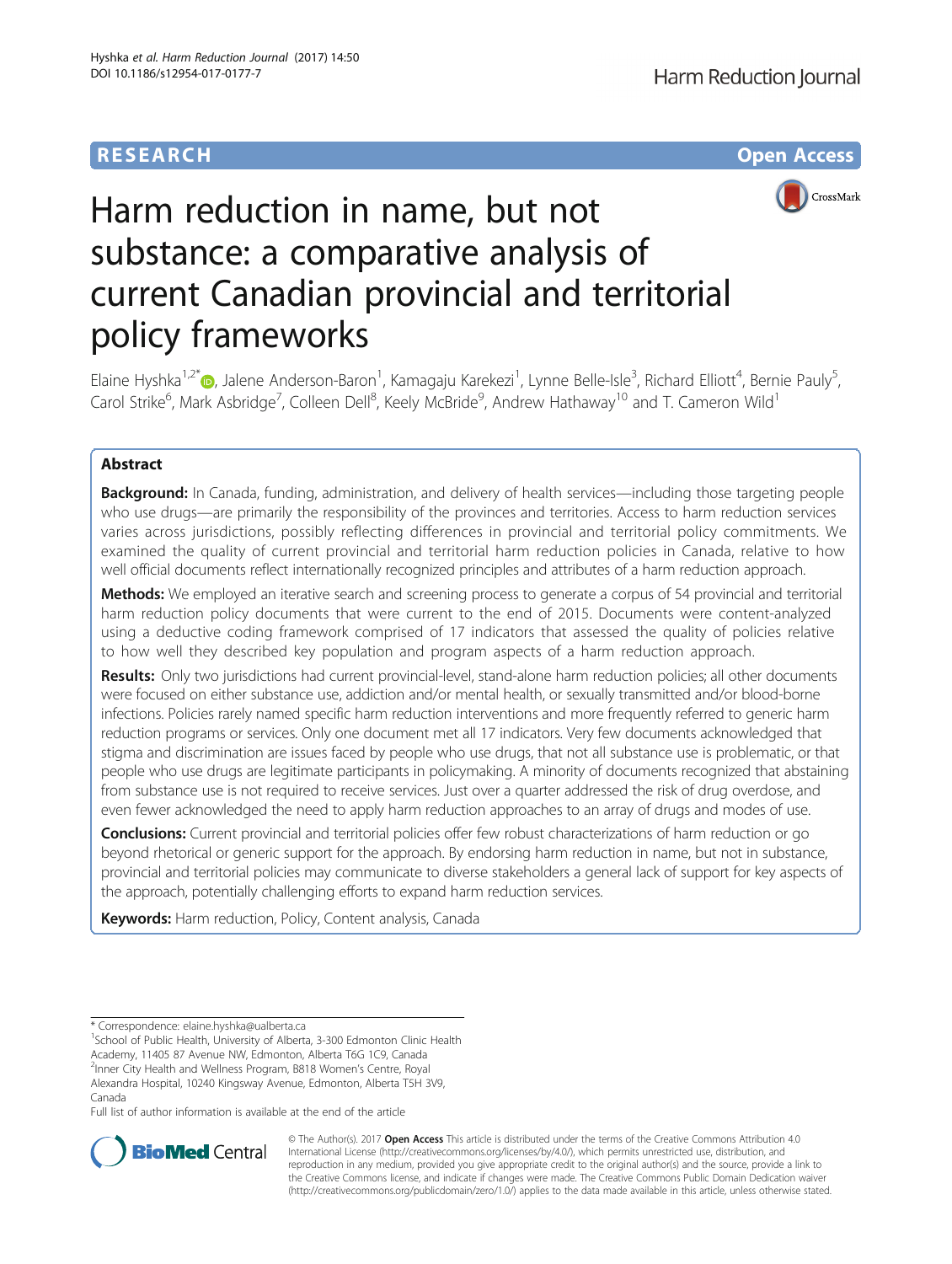# Background

Canadian support for harm reduction has waxed and waned with prevailing political winds. However, the election of a new federal government in 2015 and a dramatic rise in overdose deaths in multiple provinces and territories has made implementation of new harm reduction policies and related services likely. In an effort to inform future policy development, we examine the current state of provincial and territorial policy frameworks, with the aim of systematically describing the quality of policies, relative to their communicative functions. We conclude with recommendations for how future policies could better reflect internationally recognized understandings of harm reduction.

# Brief history of harm reduction in Canada

During the late 1980s, Canada, alongside Australia and a number of Western European countries, became an early pioneer of contemporary harm reduction approaches in response to rising rates of HIV infection among people who inject drugs [[1](#page-12-0)]. Peer-driven and informal syringe distribution emerged in Montreal, Toronto, and Vancouver in 1988, and in 1989, the federal Department of Health partnered with five provinces to implement eight official programs in major Canadian cities [[2](#page-12-0)–[4\]](#page-12-0). When federal funding ended two years later, many of these programs continued with support from the provinces [\[2](#page-12-0)], and today, most of Canada's 13 provinces and territories have syringe distribution programs [[5, 6](#page-12-0)]. Federal support for harm reduction continued until the mid 2000s and included the recognition of harm reduction as a key pillar of federal drug policy [\[7](#page-12-0)], attempts to decriminalize cannabis possession [[8](#page-12-0)], and the granting of two temporary legal exemptions allowing for the opening of Insite, North America's first supervised injection facility, without risk of criminal prosecution under federal drug laws, [\[9](#page-12-0)] and the implementation of Canada's first heroin-assisted treatment clinical trial [\[10\]](#page-12-0).

This progress stalled in 2007 when a recently elected Conservative government replaced Canada's Drug Strategy with a new National Anti-drug Strategy, transferred lead responsibility for drug policy from the Department of Health to the Department of Justice, and officially excised harm reduction from federal policy [\[11\]](#page-12-0). The new federal health minister made it clear the government was highly unlikely to renew Insite's legal exemption [[12\]](#page-12-0), and publicly declared the facility "an abomination" (during the 2008 International AIDS Conference) [[13](#page-12-0), [14\]](#page-12-0). Insite's operators and clients challenged the minister's failure to renew their exemption in court, arguing that their rights to life, liberty, and security of the person under the Canadian Charter of Rights and Freedoms had been infringed. This legal action culminated in a 2011 Supreme Court of Canada ruling ordering the Minister of Health to renew Insite's exemption [[15](#page-12-0)]. In response, the federal government enacted a new, highly restrictive legislative framework that created an onerous process for obtaining an exemption for a supervised injection facility to operate without risk of prosecution [[16\]](#page-12-0). Beyond opposition to supervised injection, the government also legislated new mandatory minimum sentences for certain drug offenses [[17](#page-12-0)], rejected growing calls to implement syringe distribution programs in federal correctional facilities [[18\]](#page-12-0), and introduced a number of roadblocks to legal access to prescription heroin under Health Canada's Special Access Programme [\[19](#page-12-0)].

Political hostility to harm reduction at the federal level meant that during the Conservative government's 10 years in power, stewardship of Canadian harm reduction policy fell almost entirely under the purview of the provinces and territories. In Canada, the federal government and the provinces and territories have shared responsibility over health. Each province and territory has legislation governing its health system, which provides universal, publicly funded access to hospital and physician services to citizens [[20](#page-12-0)]. Funding, administration, and delivery of health services—including those targeting people who use drugs—are thus primarily the responsibility of the provinces and territories. Yet, the federal government also plays a role by making monetary transfers for provincial and territorial health expenditures; many of which are contingent on broad service criteria. The federal Department of Health also sets national policy direction (including allocating resources) for epidemiological surveillance and other public health programs, health protection, and food and drug regulation [[20\]](#page-12-0).

Shared jurisdiction over health and primary responsibility for the delivery of services meant that provinces and territories could continue to articulate formal policy and funding commitments to harm reduction despite federal opposition to the approach. Yet, access to Canadian harm reduction services remains highly variable across jurisdictions, perhaps reflecting inconsistent provincial and territorial political support for the approach. Until the end of 2016, supervised injection facilities were only available in one city, Vancouver, British Columbia (several more facilities have since opened in other parts of British Columbia, and three sites in Montreal are operational as of this writing [\[21](#page-12-0)]); take-home naloxone programs had only recently expanded beyond Alberta, British Columbia, and Ontario [[22\]](#page-12-0); and in some parts of the country, syringe distribution programs remain unavailable [\[5](#page-12-0), [6\]](#page-12-0). This variation in service availability suggests that to date, some provincial and territorial policy frameworks have not been sufficiently robust to support consistent uptake and scale-up of harm reduction across the country.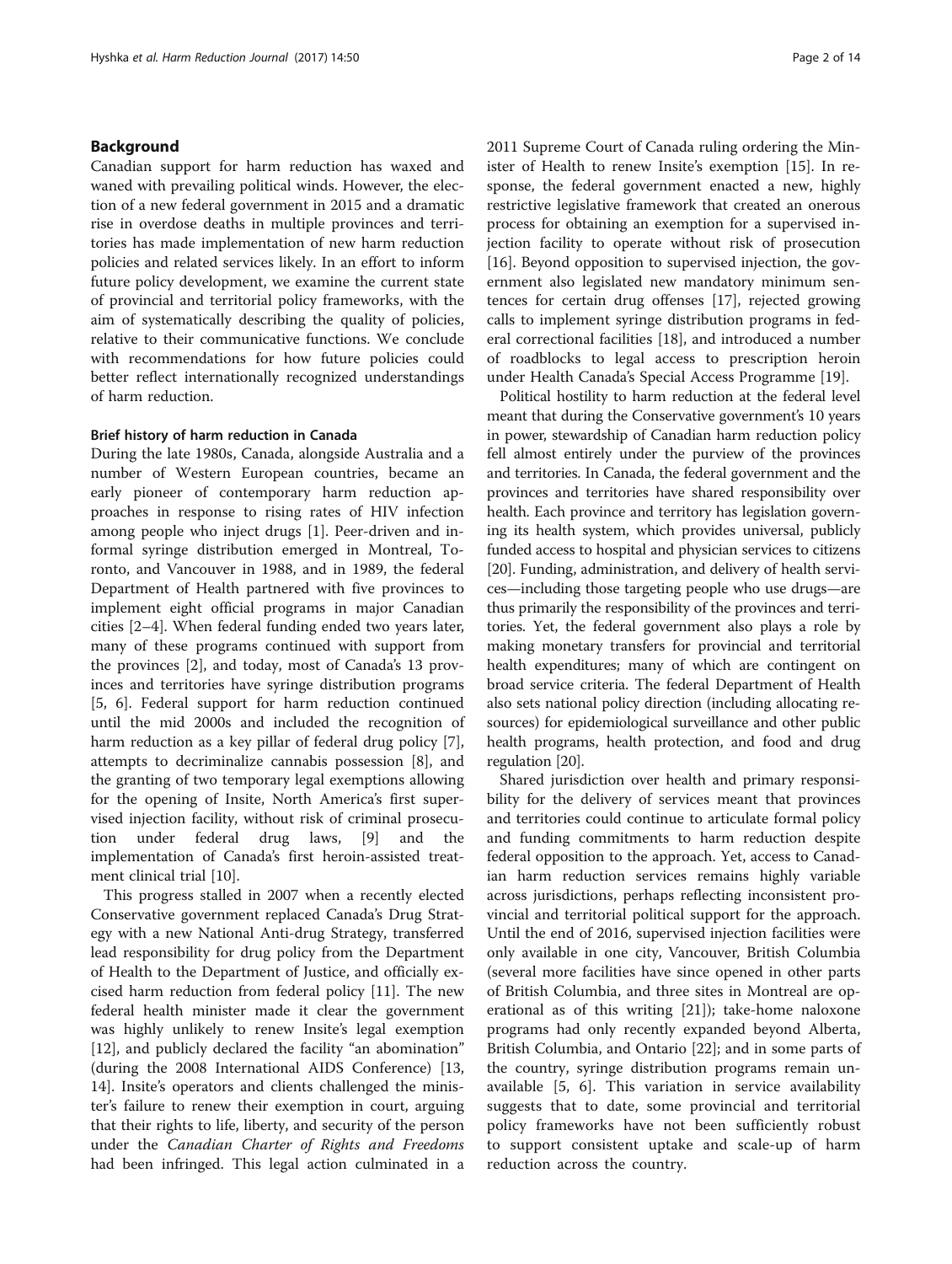The end of 2015 introduced a new era for harm reduction in Canada, including the prospect of significant expansion of services for people who use drugs. A number of factors converged to open this current policy window [[23\]](#page-12-0). The election of a new Liberal majority government in October 2015 ended a decade of federal antagonism towards harm reduction, and signaled the willingness of the federal government to support provincial and territorial efforts to improve access to these services. During the election campaign, the Liberal Party of Canada explicitly endorsed supervised injection facilities [\[24](#page-12-0)] and prison syringe distribution programs, [\[25](#page-12-0)] and promised to legalize and regulate cannabis [[26\]](#page-12-0). By the end of 2016, the Liberal government had taken action to ease restrictions on heroin-assisted treatment [\[27](#page-12-0)] and supervised injection facilities, [\[28](#page-12-0)] put in place by the previous government, and returned harm reduction to federal policy by declaring a new Canadian Drugs and Substances Strategy, with lead responsibility for the strategy returned to the Department of Health [\[29](#page-12-0)].

Beyond a shift in political winds, an ongoing overdose epidemic has brought dramatic increases in the number of opioid-related deaths to several parts of the country [[30, 31\]](#page-12-0). The western provinces have been significantly impacted [\[31\]](#page-12-0), as evidenced by a 79% year-over-year increase in the number of overdose deaths recorded in British Columbia in 2016, resulting in a rate of 20.4 deaths per 100,000 population [\[32](#page-12-0)]. In Alberta, complete provincial 2016 overdose statistics have not been released as of this writing. However, partial reports indicate that 363 Albertans died of an apparent overdose related to fentanyl in 2016, and 196 died of an apparent overdose related to an opioid other than fentanyl, resulting in death rates of 8.6 and 4.6 per 100,000 population, respectively [\[33](#page-12-0)]. Such statistics are prompting provinces and territories to expand access to take-home naloxone [[22,](#page-12-0) [34](#page-13-0)] and consider implementing additional harm reduction programs as one strategy for preventing or mitigating similar crises within their own jurisdictions [[35](#page-13-0), [36\]](#page-13-0). Renewed interest in harm reduction federally and within the provinces and territories also reflects the influence of researchers, healthcare providers, advocacy groups, and organizations of people who use drugs who are pressuring governments to significantly strengthen existing harm reduction approaches [\[37](#page-13-0)–[39\]](#page-13-0). The current policy window therefore portends the development of new harm reduction policies and programs for addressing illegal drug use in Canada. As Canada embarks on this new era, there is a need to: take stock of provincial and territorial harm reduction policy frameworks within which future policies and programs may be developed and implemented; assess the quality of current policy; and outline directions for future policy development.

## Rationale

The present study is a component of the Canadian Harm Reduction Policy Project (CHARPP) and attends to this analytic task. CHARPP is a mixed-method, multiple case study drawing on four data sources (policy documents, key informant interviews, media texts, and a national public opinion survey) to analyze how policies governing harm reduction services are positioned within and across the Canadian provinces and territories. Rather than a review of frontline services, CHARPP is examining Canadian harm reduction governance and policymaking, including laws, rules, policies, and administrative practices that constrain, prescribe, and enable the provision of public goods and services [\[40](#page-13-0)]. In decentralized federations such as Canada, where most health system decision-making is devolved to subnational regional governments, policy frameworks within these jurisdictions are particularly central to understanding availability of health services therein [\[20](#page-12-0)]. Thus, one of CHARPP's initial research undertakings was a systematic search and comparative analysis of formal policy used for the planning and delivery of harm reduction services across Canada's provinces and territories.

This paper reports the results of a comprehensive search and comparative analysis of Canadian harm reduction policy documents. In a previous analysis, we used Lynn et al.'s [[40\]](#page-13-0) reduced form logic of governance to describe Canadian harm reduction policy texts in relation to the strength of their instrumental functions [\[41](#page-13-0)]. This included assessing the extent to which policies reference legislation, are endorsed by elected officials, indicate funding commitments and timelines, and assign responsibilities to specific actors. We found that historically, across provincial and territorial policy frameworks, few policies articulate specific managerial or structural components to guide comprehensive, accountable, and transparent governance of harm reduction services in Canada [[41\]](#page-13-0). Although useful for evaluating features of governance in a specified policy domain, a weakness of Lynn et al.'s [[40\]](#page-13-0) logic of governance is that it does not refer to communicative functions of policy. This is problematic because formal policy documents are also government communication tools which convey underlying normative assumptions and conceptual logics of policy problems [\[42](#page-13-0), [43](#page-13-0)]. In deliberately presenting specific knowledge, values, and beliefs, these texts reinforce to an audience of diverse government and societal actors preferred understandings of illegal drug use, harm reduction, and other policy responses [\[42](#page-13-0)]. Accordingly, the present analysis complements our previous work by describing how provincial and territorial policy documents conceptualize harm reduction as an approach to illegal drug use, and the extent to which these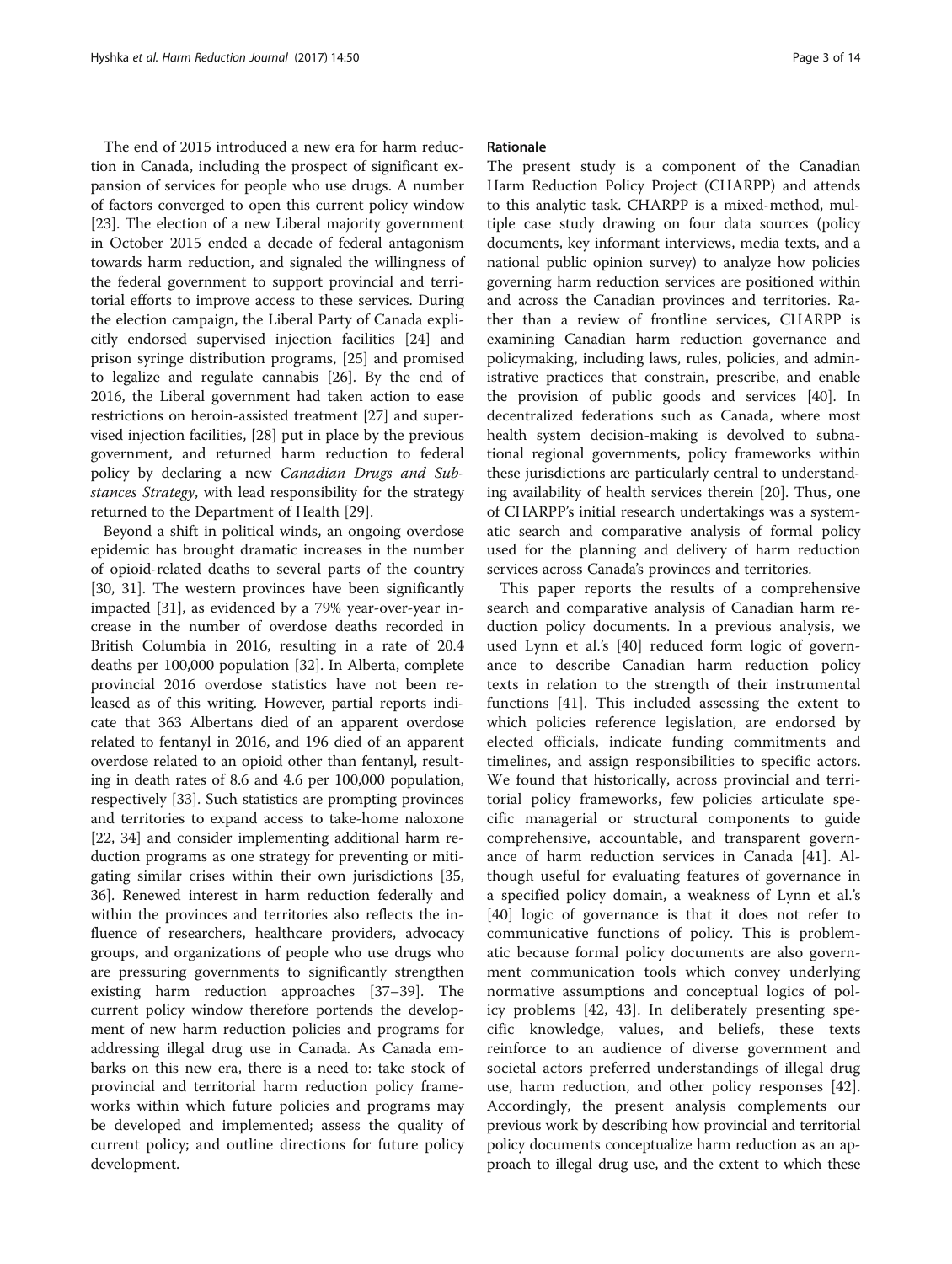understanding reflect internationally recognized attributes and principles of harm reduction.

# Methods

# Document retrieval and screening

Our systematic search strategy, comprehensive inclusion and exclusion parameters, and screening methods have been described in detail elsewhere [[41\]](#page-13-0) and are thus reviewed only briefly here. We employed an iterative search and screening process to generate a corpus of policy texts for the present analysis. Boolean searches were conducted by entering 13 separate search vocabularies into an Internet search engine (Google) to retrieve publicly available policy documents related to harm reduction from each province  $(n = 10)$  and territory  $(n = 3)$ . We limited our search to documents published by provincial and territorial governments or their delegated health authorities between 2000 and the end of 2015. Temporal parameters were mainly determined on pragmatic grounds, i.e. to make the review a manageable process and to ensure documents reflected policies produced across government transitions at the federal and provincial levels. In each province, regional health authority restructuring since 2000 combined with a general lack of availability of archival documents on the Internet made a national in scope search of documents authored prior to 2000 largely unfeasible.

Our initial search yielded 522 documents, which were screened for relevance. In line with Ritter and Berends [[44\]](#page-13-0), we defined relevant documents as harm reduction policy texts that (1) were issued by and representing a provincial or territorial government or (2) issued by and representing a regional, provincial, or territorial delegated health authority; (3) mandated future action; (4) addressed harm reduction services and interventions, defined as one or more of the following: syringe distribution, naloxone, supervised injection/consumption, safer inhalation kits, low-threshold opioid agonist (i.e., methadone) treatment, buprenorphine/naloxone (Suboxone), and drug checking services; or (5) was produced as either a stand-alone harm reduction policy or as part of a strategy document guiding services for substance use, addiction, mental health, and/or prevention of blood-borne or sexually transmitted infections. We excluded documents that described services at the municipal level, in prisons (which have been described elsewhere [\[45](#page-13-0), [46](#page-13-0)]), and on First Nation reserves (where health services are the responsibility of the federal government). Additionally, given our focus on provincial and territorial *policy* frameworks, and not on aspects of harm reduction practice, we excluded government or health authorityauthored documents exclusively focused on best practice guidelines for frontline service providers.

A total of 81 documents met our inclusion criteria after our initial search process. We then undertook purposive searches for progress updates or status reports for all 81 included policy documents. These additional searches yielded another 20 texts for analysis. We circulated the list of included documents to our CHARPP national reference committee—which comprises 76 policymakers, service providers, and researchers with an interest in harm reduction policy from across the provinces and territories. Feedback from this group verified the accuracy of our initial results and generated one additional text for inclusion in our corpus, resulting in 102 documents. Finally, prior to analysis, we classified each policy document as either "current" or "historical." Documents were classified as current if (1) the policy was in effect in 2015; (2) the document was the most recent version retrieved for the case and had not been replaced by a newer document with the same focus; and/ or (3) the document had no stated end date. In total, we classified 54 documents as "current." The remaining documents were classified as historical and are not included in the present analysis.

## Document analysis

We developed the CHARPP framework to guide deductive coding of documents and facilitate systematic comparative analysis of policies included in our review.

# CHARPP framework

Policy quality can be measured according to multiple dimensions. The CHARPP coding framework is a set of indicators designed to assess the quality of harm reduction policies based on the strength of their communicative functions. Formal policies that score highly on CHARPP indicators are of high quality because they conceptualize and describe a harm reduction approach in close accordance with its internationally recognized attributes and principles [[47](#page-13-0), [48](#page-13-0)]. Conversely, poorquality harm reduction policies score low on CHARPP indicators because they refer to the approach only sparingly and/or do not elucidate its key attributes and principles. To build the CHARPP framework, we generated a preliminary list of indicators based on key harm reduction principles and attributes outlined by Harm Reduction International's What is harm reduction? position statement [[47\]](#page-13-0). Harm Reduction International is a leading non-governmental organization working to promote and expand support for harm reduction globally. Biennially, they publish the "Global State of Harm Reduction Report," which collates information on harm reduction policies and programs across global regions. The World Health Organization's "Consolidated guidelines on HIV prevention, diagnosis, treatment, and care for key populations" were also referenced [\[48\]](#page-13-0). Once our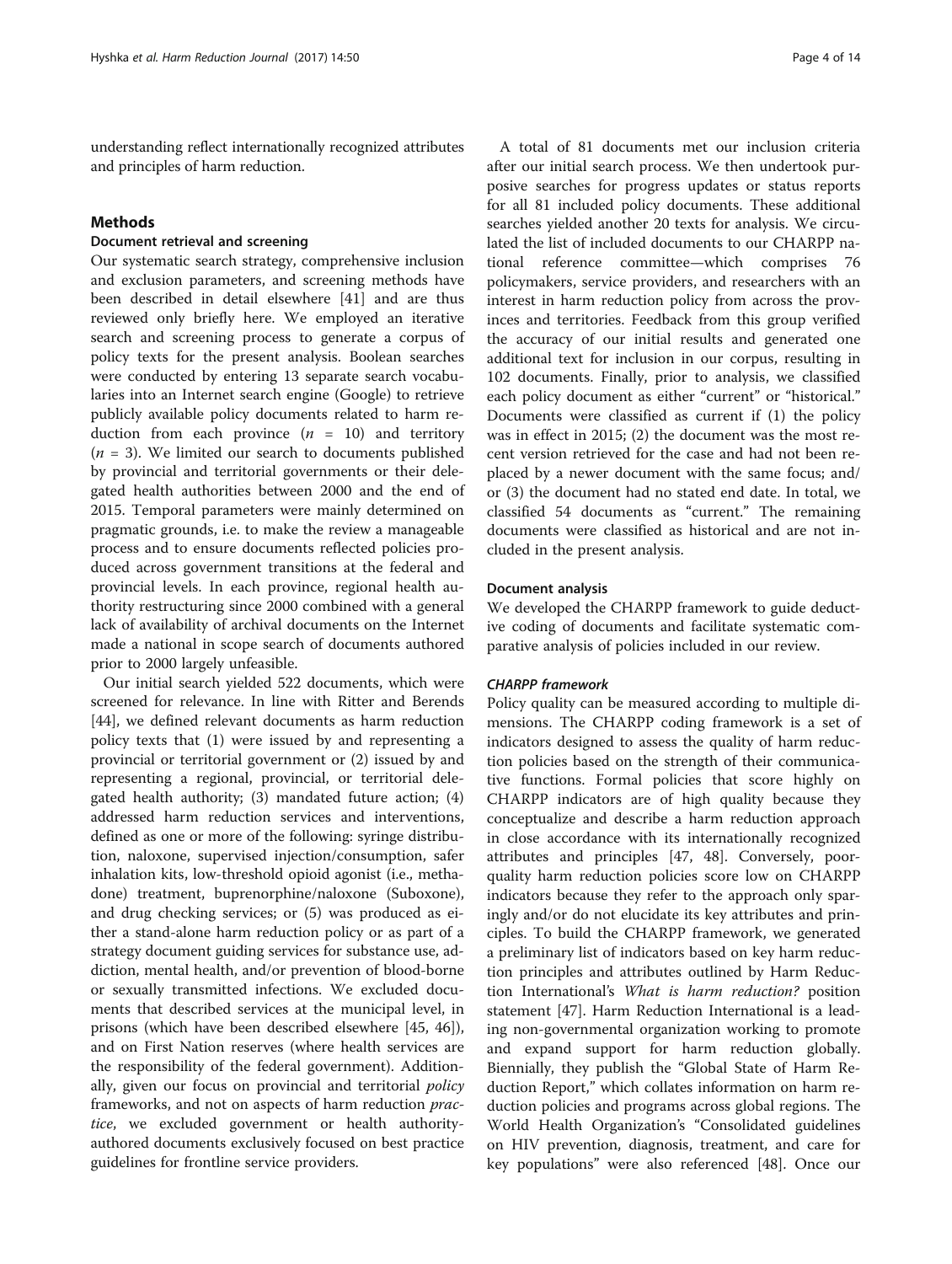preliminary indicator list was generated, CHARPP's investigator group (including 14 harm reduction experts with academic, government, or non-profit backgrounds) revised and refined it to ensure it reflected what would be considered quality indicators of harm reduction policy in the Canadian context. Our final coding framework is outlined in Table 1 and includes 17 indicators grouped according to whether policies adequately specified *population* characteristics or program features. We constructed the CHARPP indicators using statements that facilitated dichotomous (yes/no) coding, enabling direct comparisons of documents and facilitating ranking of cases.

In addition to these 17 indicators, for each document, we noted publication date, scope (provincial/territorial or delegated health authority), document focus (harm reduction, addiction/mental health/substance use, or sexually transmitted and blood-borne infection prevention), and number of mentions of specific harm reduction interventions.

# Analysis

Each document was reviewed for the presence  $(1 = yes,$ criteria met) or absence  $(0 = no,$  criteria not met) of

Table 1 CHARPP coding framework for assessing quality of harm reduction policies

Population quality indicators

Includes 9 population indicators based on the premise that high-quality harm reduction policies characterize service populations accurately when they:

1. Recognize that stigma and/or discrimination are issues faced by people who use illicit drugs

2. Affirm that people who use drugs need to be involved in policy development or implementation

3. Acknowledge that not all substance use is problematic

4. Recognize that harm reduction has benefits for both people who use drugs and the broader community

5. Acknowledge that a harm reduction approach can be applied to the general population

6. Affirm that women are a key population

7. Affirm that youth are a key population

8. Affirm that indigenous people are a key population

9. Affirm that one or more groups of LGBTQI (lesbian, gay, bisexual, trans, queer and questioning, and intersex) people are a key population

## Program quality indicators

Includes 8 program indicators based on the premise that high-quality harm reduction policies should:

10. Acknowledge the need for evidence-informed policies and/or programs

11. Recognize the importance of preventing drug-related harm (rather than just preventing drug use, or blood-borne, or sexually transmitted infections)

12. Discuss low-threshold [\[72\]](#page-13-0) approaches to service provision

13. Specifically address overdose

14. Recognize that reducing or abstaining from substance use is not required

15. Consider harm reduction approaches for a variety of drugs and modes of use

16. Discuss harm reduction's human rights (e.g., dignity, autonomy) dimensions

17. Consider the social determinants (including income, housing, and education) that influence drug-related harm

each quality indicator. Dichotomous scores for each indicator were justified with an accompanying written rationale. Scores and rationales were then compiled into a standardized *policy report card* for each provincial or territorial case to facilitate comparisons of harm reduction policy across jurisdictions. Each report card was then assessed amongst the authors doing the rating (JA-B, KK, LBI) for agreement. Disagreements were resolved through discussion with EH, as required. Once finalized, indicator scores from all 13 policy report cards were compiled into a single dataset to facilitate across-case comparisons (Additional file [1\)](#page-11-0).

To characterize each case's policy documents, we calculated the total number of document pages per jurisdiction and as a proportion of the total number of pages analyzed overall. We also computed the total number of times, and the rate per document, that specific harm reduction interventions were mentioned for each case. To facilitate comparisons across cases relative to the quality of their harm reduction policy, we first computed a percentage score across the nine population indicators for each case as the sum of all "criterion met"  $(=1)$  scores relative to the total possible score  $(9 \times no.$  of documents in the case). We repeated this procedure for the eight program indicators. Finally, we computed a total percentage score across all 17 (nine population and eight program) CHARPP indicators to facilitate an overall ranking of the cases. The closer a given case's percentage score was to 100%, the greater the number of policy documents in the case that exemplify high-quality harm reduction policy. Finally, to synthesize our case-level findings and evaluate the overall quality of provincial and territorial policy across Canada, we computed percentage scores for each indicator across all 54 current provincial and territorial documents.

# Results

## Document characteristics

As shown in Table [2](#page-5-0), we retrieved a total of 54 current policy documents for the 13 provinces and territories, with a mean of four documents per case and a range of zero (Yukon Territory) to 11 (Quebec). Two cases, Quebec and British Columbia, accounted for 39% of all current policy documents.

Document publication years ranged from 2001 to 2015, with 80% of all documents published between 2006 and 2015. Only two jurisdictions, British Columbia and Alberta, had current stand-alone, provincial-level harm reduction policies (Manitoba had two regional-level standalone harm reduction policies, but no provincial one). All other documents were focused on either substance use, addiction and/or mental health ( $n = 35$ ), or sexually transmitted and/or blood-borne infections ( $n = 15$ ).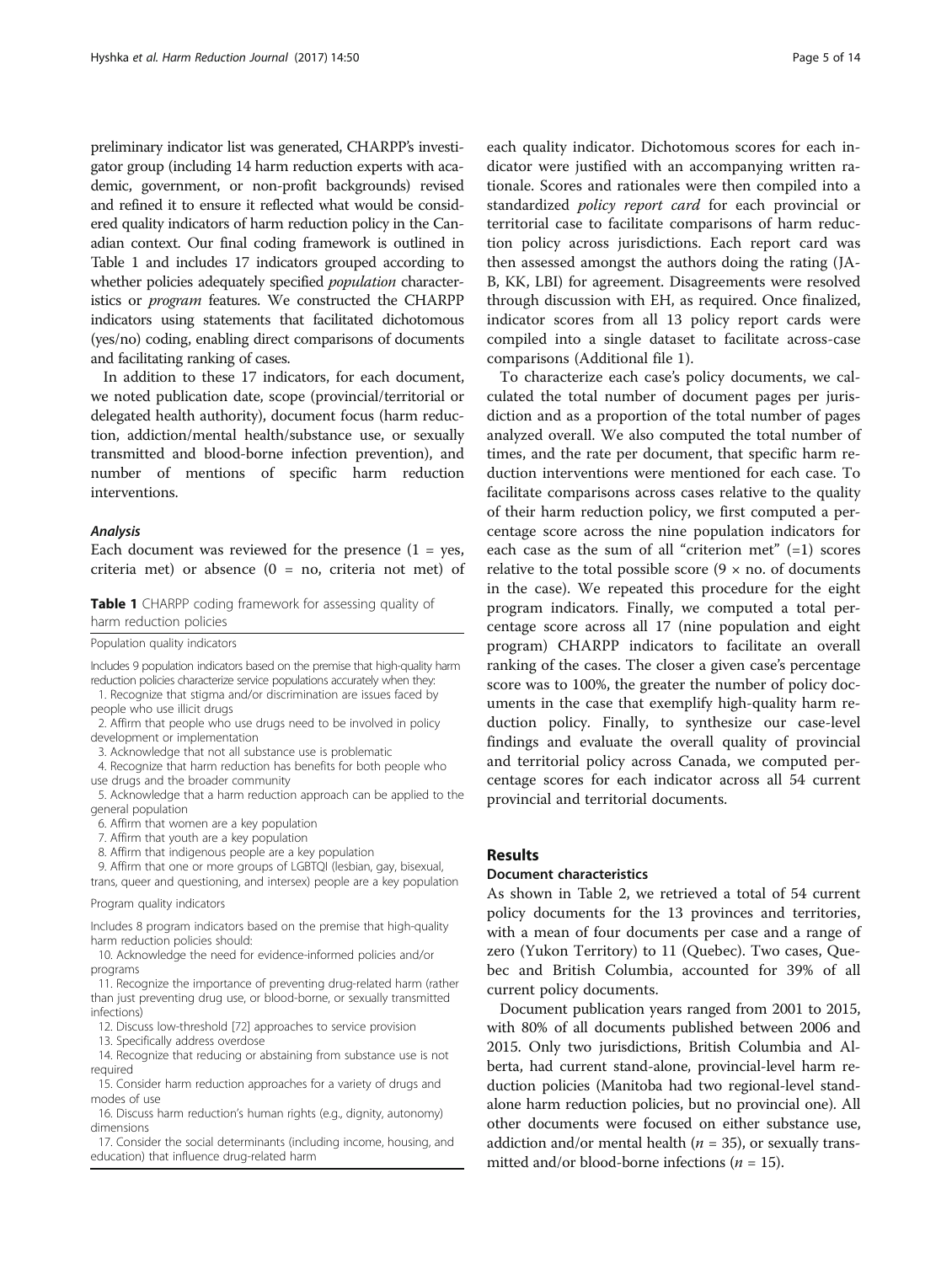| Case                      | Total no. of current documents<br>(% of Canadian total) | Total no. of pages<br>(% of Canadian total)<br>447 (15) |  |  |
|---------------------------|---------------------------------------------------------|---------------------------------------------------------|--|--|
| British Columbia          | 10(19)                                                  |                                                         |  |  |
| Alberta                   | 4(7)                                                    | 246 (9)                                                 |  |  |
| Saskatchewan              | 3(6)                                                    | 447 (15)                                                |  |  |
| Manitoba                  | 7(13)                                                   | 142(5)                                                  |  |  |
| Ontario                   | 7(13)                                                   | 336 (12)                                                |  |  |
| Quebec                    | 11(20)                                                  | 544 (19)                                                |  |  |
| New Brunswick             | 1(2)                                                    | 24(1)                                                   |  |  |
| Nova Scotia               | 4(7)                                                    | 352 (12)                                                |  |  |
| Prince Edward Island      | 1(2)                                                    | 26(1)                                                   |  |  |
| Newfoundland and Labrador | 2(4)                                                    | 164(6)                                                  |  |  |
| Yukon                     | 0(0)                                                    | 0(0)                                                    |  |  |
| Northwest Territories     | 2(4)                                                    | 72(2)                                                   |  |  |
| Nunavut                   | 2(4)                                                    | 91(3)                                                   |  |  |
| Canada                    | 54 (100)                                                | 2891 (100)                                              |  |  |

<span id="page-5-0"></span>**Table 2** Harm reduction policy documents by case ( $N = 54$ )

# Harm reduction interventions

Table 3 outlines the frequency and rate per document of mentions of various harm reduction interventions across the provincial and territorial cases. Generic, non-specific references to "harm reduction" appeared an average of 13.9 times per document. The most common specific interventions mentioned were syringe distribution programs (4.0 times/document) and supervised injection or

consumption (1.5 times/document). Two cases (New Brunswick and the Northwest Territories) made no mention of the term harm reduction or any specific harm reduction interventions in their current policy documents. Ontario, Canada's largest province with a population of almost 14 million, discussed harm reduction sparingly and only mentioned one specific harm reduction intervention—syringe distribution programs—once in

Table 3 Number (and rate) of specific harm reduction interventions identified in provincial and territorial policy documents

| Case (no. of<br>documents within<br>cases) | Harm<br>reduction<br>(unspecified) | Needle/<br>syringe<br>distribution | Naloxone | Supervised<br>injection or<br>consumption | Low-threshold<br>opioid agonist<br>treatment | Buprenorphine/<br>naloxone<br>(Suboxone) | Drug<br>checking | Safer<br>inhalation<br>kits |
|--------------------------------------------|------------------------------------|------------------------------------|----------|-------------------------------------------|----------------------------------------------|------------------------------------------|------------------|-----------------------------|
| British Columbia<br>(10)                   | 208 (20.8)                         | 31(3.1)                            | 6(0.6)   | 22(2.2)                                   | (0.0)                                        | 1(0.1)                                   | 0(0.0)           | 3(0.3)                      |
| Alberta (4)                                | 78 (19.5)                          | 9(2.3)                             | 0(0.0)   | 2(0.5)                                    | (0.0)                                        | (0.0)                                    | 0(0.0)           | 1(0.3)                      |
| Saskatchewan (3)                           | 253 (84.3)                         | 109 (36.3)                         | 0(0.0)   | 38 (12.7)                                 | 0(0.0)                                       | 0(0.0)                                   | 0(0.0)           | 1(0.3)                      |
| Manitoba (7)                               | 80 (11.4)                          | 13(1.9)                            | 1(0.1)   | 2(0.3)                                    | 0(0.0)                                       | 0(0.0)                                   | 1(0.1)           | 2(0.3)                      |
| Ontario (7)                                | 9(1.3)                             | 1(0.1)                             | 0(0.0)   | 0(0.0)                                    | 0(0.0)                                       | 0(0.0)                                   | 0(0.0)           | 0(0.0)                      |
| Quebec (11)                                | 42 (3.8)                           | 11(1.0)                            | 0(0.0)   | 17(1.5)                                   | 5(0.5)                                       | 0(0.0)                                   | 1(0.1)           | 0(0.0)                      |
| New Brunswick (1)                          | 0(0.0)                             | 0(0.0)                             | 0(0.0)   | 0(0.0)                                    | 0(0.0)                                       | 0(0.0)                                   | 0(0.0)           | 0(0.0)                      |
| Nova Scotia (4)                            | 63 (15.8)                          | 38 (9.5)                           | 2(0.5)   | 0(0.0)                                    | 1(0.3)                                       | 27(6.8)                                  | 0(0.0)           | 0(0.0)                      |
| Prince Edward<br>Island (1)                | 6(6.0)                             | 0(0.0)                             | 0(0.0)   | 0(0.0)                                    | 0(0.0)                                       | 0(0.0)                                   | 0(0.0)           | 0(0.0)                      |
| Newfoundland<br>and Labrador (2)           | 5(2.5)                             | 2(1.0)                             | 0(0.0)   | 0(0.0)                                    | (0.0)                                        | 0(0.0)                                   | 0(0.0)           | 0(0.0)                      |
| Yukon (0)                                  | n/a                                | n/a                                | n/a      | n/a                                       | n/a                                          | n/a                                      | n/a              | n/a                         |
| Northwest<br>Territories (2)               | 0(0.0)                             | 0(0.0)                             | 0(0.0)   | 0(0.0)                                    | 0(0.0)                                       | 0(0.0)                                   | 0(0.0)           | 0(0.0)                      |
| Nunavut (2)                                | 9(4.5)                             | 0(0.0)                             | 0(0.0)   | 0(0.0)                                    | 0(0.0)                                       | 0(0.0)                                   | 0(0.0)           | 0(0.0)                      |
| Canada (54)                                | 753 (13.9)                         | 214(4.0)                           | 10(0.2)  | 81(1.5)                                   | 6(0.1)                                       | 28(0.5)                                  | 2(0.04)          | 7(0.1)                      |

n/a not applicable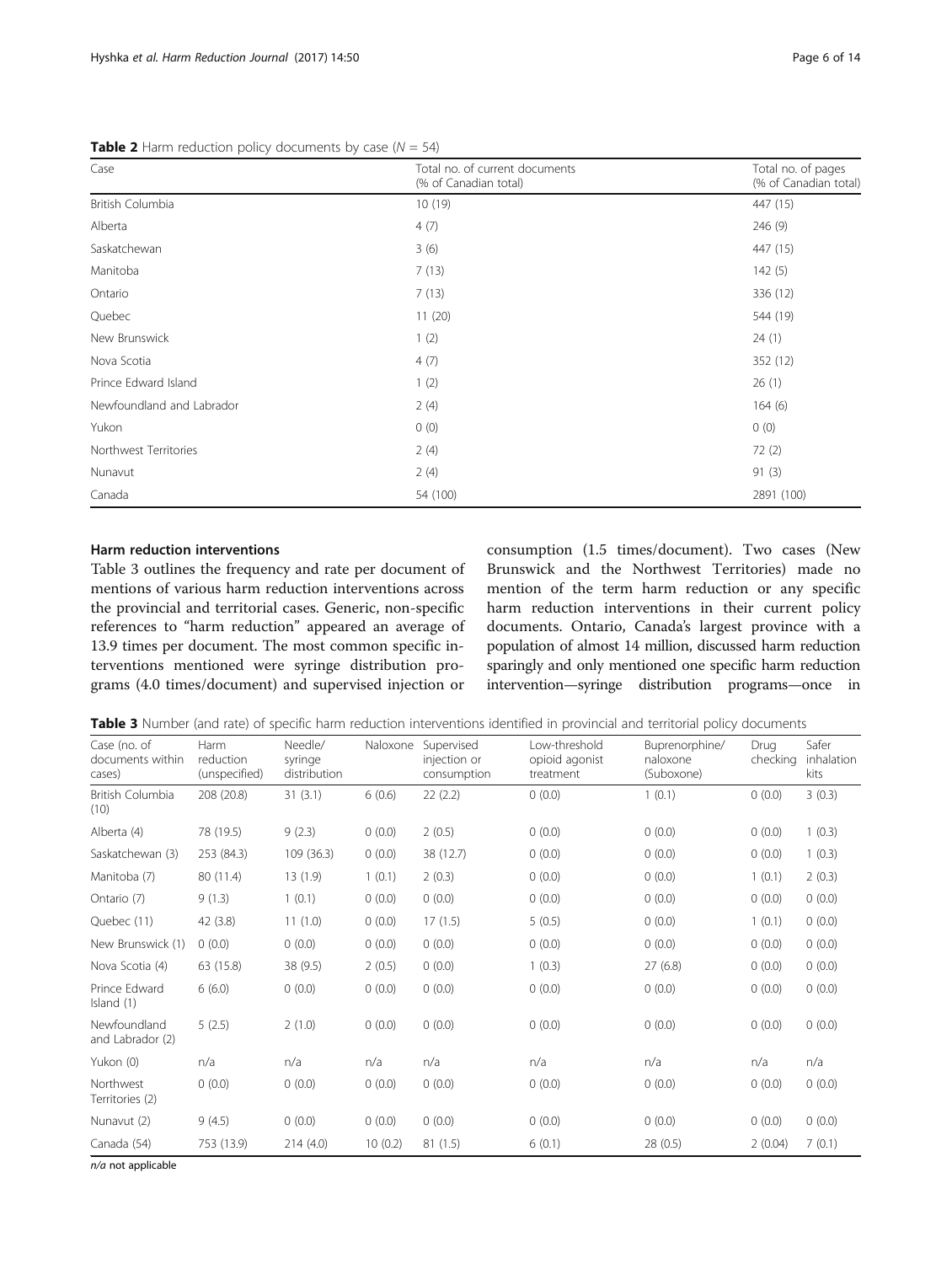current policy. Saskatchewan was the province or territory that most frequently mentioned "syringe distribution" (36.3 times/document) and supervised injection or consumption (12.7 times/document) in its formal policy documents.

# Harm reduction policy quality: population characteristics

Figure 1 shows provincial and territorial scores on our set of 9 population quality indicators. British Columbia (42%), Saskatchewan (33%), and Nova Scotia (33%) performed best overall on the population indicators. None of the current policy documents in two Atlantic provinces—New Brunswick and Prince Edward Island—met any population quality indicators. Across all included documents, the average on the eight population indicators was 22%.

Across cases (Additional file [1](#page-11-0)), one out of 54 harm reduction policy documents met all quality indicators related to populations: British Columbia's BC Harm Reduction Strategies and Services Policy and Guidelines 2014 [\[49](#page-13-0)]. Many documents ( $n = 20$ ) had no positive scores on any of the population indicators. Recognizing that stigma and discrimination are issues faced by people who use illegal drugs (indicator 1) was the population indicator most frequently mentioned across cases (39% of documents). With regard to other indicators related to populations, 31% of documents affirmed that people who use substances need to be involved in policy development or implementation (indicator 2) and 22% of documents acknowledged that not all substance use is problematic (indicator 3). Least frequently mentioned were the population indicators relating to harm reduction for specific key populations: Indigenous people (indicator 9) were mentioned in 17% of documents, women (indicator 6) were mentioned in 11% of documents, and LGBTQI people (indicator 10) were mentioned in 9% of documents.

# Harm reduction policy quality: program features

Almost all cases scored higher on program indicators than they did on population indicators. British Columbia (65%), Saskatchewan (54%), and Alberta (44%) performed best overall on this front (Fig. [2](#page-7-0)). Two Atlantic provinces (New Brunswick and Prince Edward Island) each scored 13%, with a third Atlantic province (Newfoundland and Labrador) and the Northwest Territories ranking lowest overall with 6%. The average score on program quality indicators across all included documents was 35%.

Five policy documents, including three from British Columbia, one from Saskatchewan, and one from Manitoba, met all program quality indicators, and eight documents did not meet any program quality indicators (Additional file [1\)](#page-11-0). Acknowledging the need for evidenceinformed policies and/or programming (indicator 10) was by far the most frequently endorsed amongst all eight program quality indicators: 70% of documents had positive scores. Less than 40% of documents discussed the need for low-threshold or low-barrier approaches to service provision (indicator 12, 37%) or acknowledged the need to reduce substance-related harm (not just substance use or



jurisdiction were coded on 9 population quality indicators  $(1 = \text{indicator met}; 0 = \text{indicator not met})$ . We added together all population indicator scores of "1" for each case and divided by the potential total (9  $\times$  no. of documents in the case), resulting in a percentage score on population quality that could easily be compared between cases. The higher the case's overall percentage score (out of a maximum of 100), the greater the number of policy documents in the case that exemplify high-quality harm reduction policy. Note that the Yukon Territory had no current harm reduction policy documents and is thus excluded from this figure. New Brunswick and Prince Edward Island had current harm reduction policy documents; however, none met any of our population indicators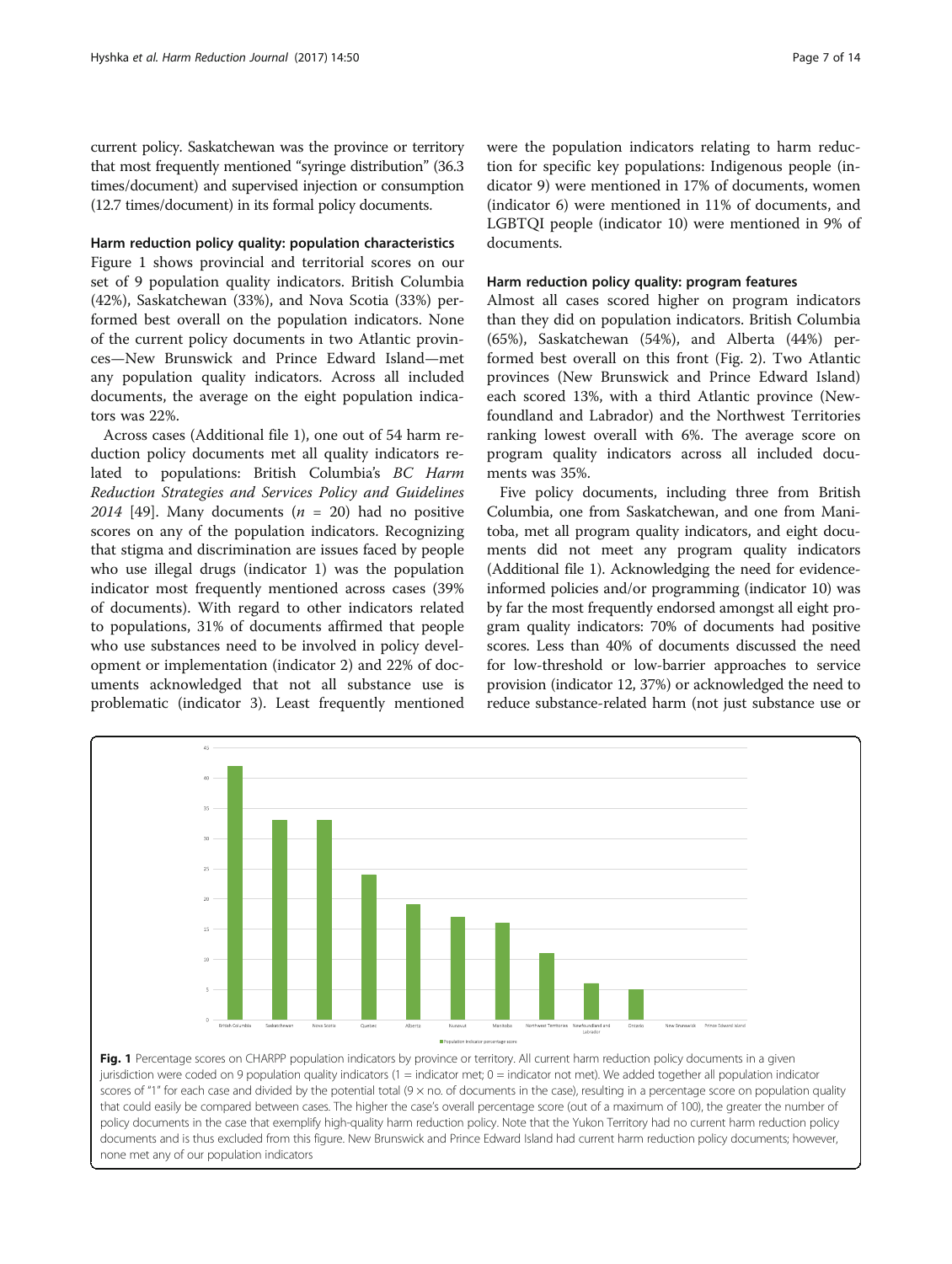<span id="page-7-0"></span>

sexually transmitted or blood-borne infections) (indicator 11, 39%). Finally, less than 30% discussed the need to address the risk of overdose (indicator 13, 28%) or considered harm reduction approaches for a variety of types of drugs or modes of use (indicator 15, 19%).

# Harm reduction policy quality: overall performance

Across all 17 CHARPP indicators, British Columbia, Saskatchewan, and Nova Scotia had the highest quality formal harm reduction policies, while the Northwest Territories and three Atlantic provinces (Prince Edward Island, New Brunswick, and Newfoundland and Labrador) performed poorest overall (Fig. [3\)](#page-8-0). The average score across all included documents on the 17 CHARPP indicators was 29%.

# Formal definitions of harm reduction

The concept of harm reduction was rarely formally defined in current policies. New Brunswick, Prince Edward Island, Newfoundland and Labrador, and Northwest Territories offered no formal harm reduction definitions within their policy frameworks. Only British Columbia and Alberta provided formal definitions of harm reduction in the majority of their current policy documents. We found that harm reduction definitions within each of these provinces' policy documents tended to overlap and were fairly consistent. However, both provinces defined the concept somewhat differently. Table [4](#page-9-0) demonstrates how formal definitions of harm reduction (when available) vary across provinces and territories. Many of the definitions provided do incorporate some key principles and attributes of harm reduction.

# **Discussion**

It is a critical time for harm reduction in Canada. As outlined earlier, federal political changes, a growing overdose epidemic, and increased advocacy efforts have opened a policy window with the potential to significantly advance evidence-informed harm reduction approaches, increase access to services, and promote the health and safety of people who use drugs across the provinces and territories. Despite this opportunity, how current provincial and territorial harm reduction policy frameworks (under which new policies and services may be developed and implemented) conceptualize and describe harm reduction has not been systematically analyzed. To address this gap, the present study assessed the quality of provincial and territorial policy frameworks, relative to the extent that they reflect internationally recognized harm reduction principles and attributes.

Our analysis reveals that harm reduction policy frameworks vary widely across jurisdictions in Canada and are conceptually weak overall. Two provinces, Quebec and British Columbia, account for 21 of the 54 current policy documents, and two jurisdictions, New Brunswick and Prince Edward Island, had only one current policy relevant to harm reduction. The Yukon Territory had none. We retrieved only two stand-alone provincial-level harm reduction policies [[49](#page-13-0), [50](#page-13-0)], indicating that policy commitments to harm reduction rarely occur outside broader discussions of other addiction/mental health/substance use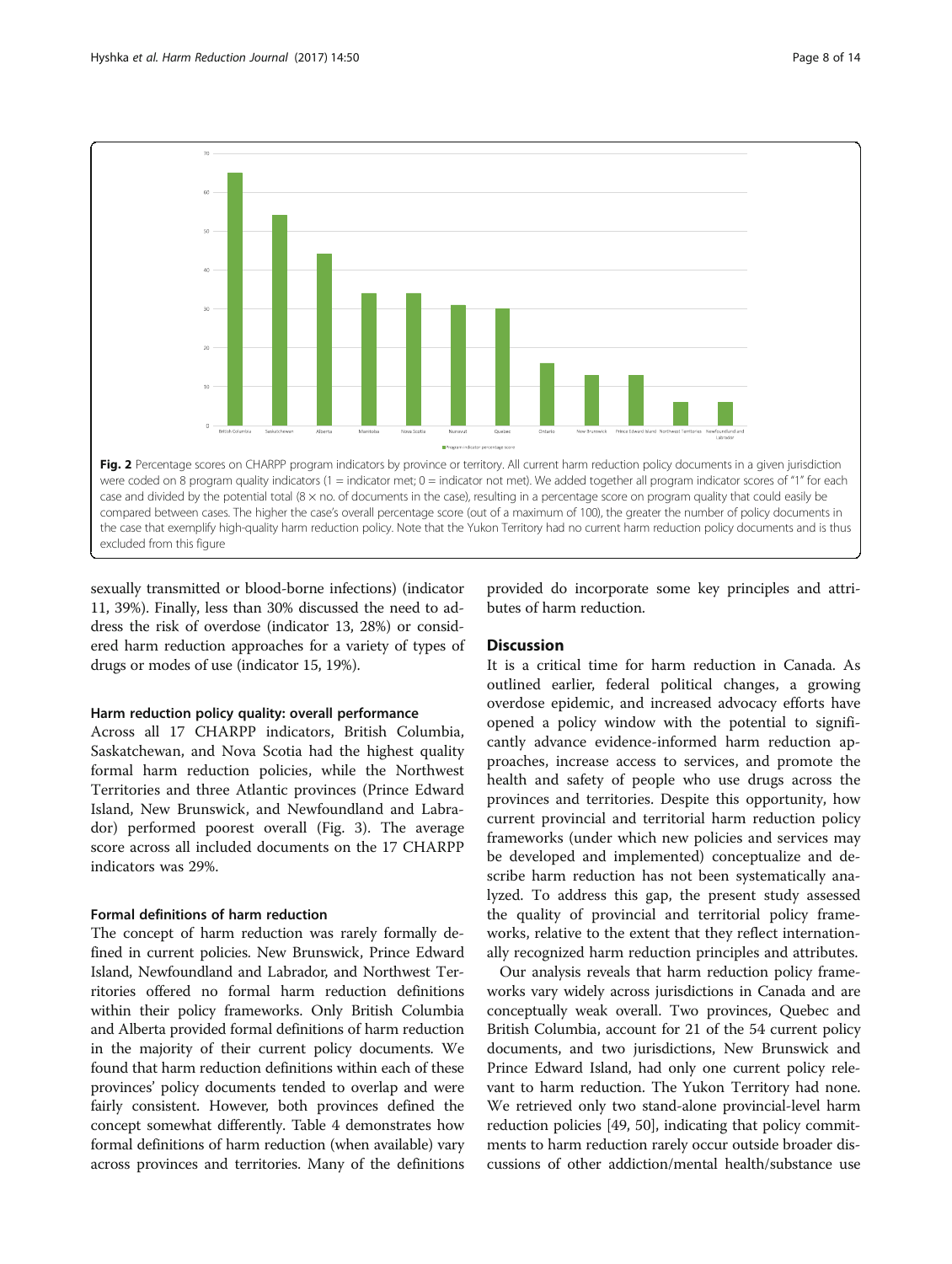<span id="page-8-0"></span>

or sexually transmitted and blood-borne infection issues in Canada. This finding is instructive in light of our observation that current harm reduction policy texts are dominated by rhetorical support for unspecified "harm reduction" services, in place of detailed discussion of any number of distinct interventions typically included under this approach.

Just as harm reduction services are often undifferentiated within provincial and territorial polices, core principles and attributes of harm reduction are generally weakly defined. Although many policies discuss harm reduction, only one document [\[49\]](#page-13-0) met all 17 population and program indicators and reflected ideal harm reduction policy. Very few documents acknowledged that stigma and discrimination are issues faced by people who use drugs, that not all substance use is problematic, and that people who use drugs are legitimate participants in harm reduction policy development and implementation. Furthermore, despite widespread international acknowledgement of the need to specifically target programs to the needs of key populations [\[48](#page-13-0)], almost no documents discussed harm reduction for women, youth, Indigenous or LGBTQI people. Given this, it is unsurprising that the provinces and territories performed particularly poorly in specifying key harm reduction population characteristics. The highest-ranking province, British Columbia, scored just 42% overall.

With regard to program indicators, provinces fared somewhat better, with British Columbia again ranking highest with a score of 65%. However, we observed that most policy documents did not endorse many central

program aspects of a harm reduction approach. A minority of documents recognized that abstaining from substance use is not required to receive services. Just over a quarter addressed the risk of drug overdose, and even fewer acknowledged the need to apply harm reduction approaches to an array of drugs and modes of use. The later omission is particularly striking in the context of several years of data suggesting increasing overdose deaths in Canada, including an overdose epidemic escalating dramatically in multiple provinces since 2013 [\[51](#page-13-0)–[53](#page-13-0)].

A general dearth of in-depth discussion of what specifically constitutes a harm reduction approach to drug use may reflect the fact that harm reduction is considered by many to be a contested area of morality policy. Morality policies are domains of policymaking that are particularly resistant to instrumental-rational evidence because they often devolve into debates over deeply rooted values and political positions, rather than dispassionate consideration of data [\[54\]](#page-13-0). Harm reduction is considered a morality policy area because proponents and opponents construe harm reduction according to different normative beliefs about drug use (particularly the use of drugs that are illegal) and what constitutes the most appropriate approach for dealing with related negative health and social outcomes [[54](#page-13-0)–[56](#page-13-0)]. Canada has a long history of moral conflict over harm reduction and drug policy [\[57, 58](#page-13-0)]. Examples of past morality policy debates in the Canadian context include racial tensions precipitating the criminalization of opium in 1908 [[59](#page-13-0)], opposition to implementation of Vancouver's Insite [[60](#page-13-0), [61\]](#page-13-0), enactment of municipal bylaws restricting methadone service provision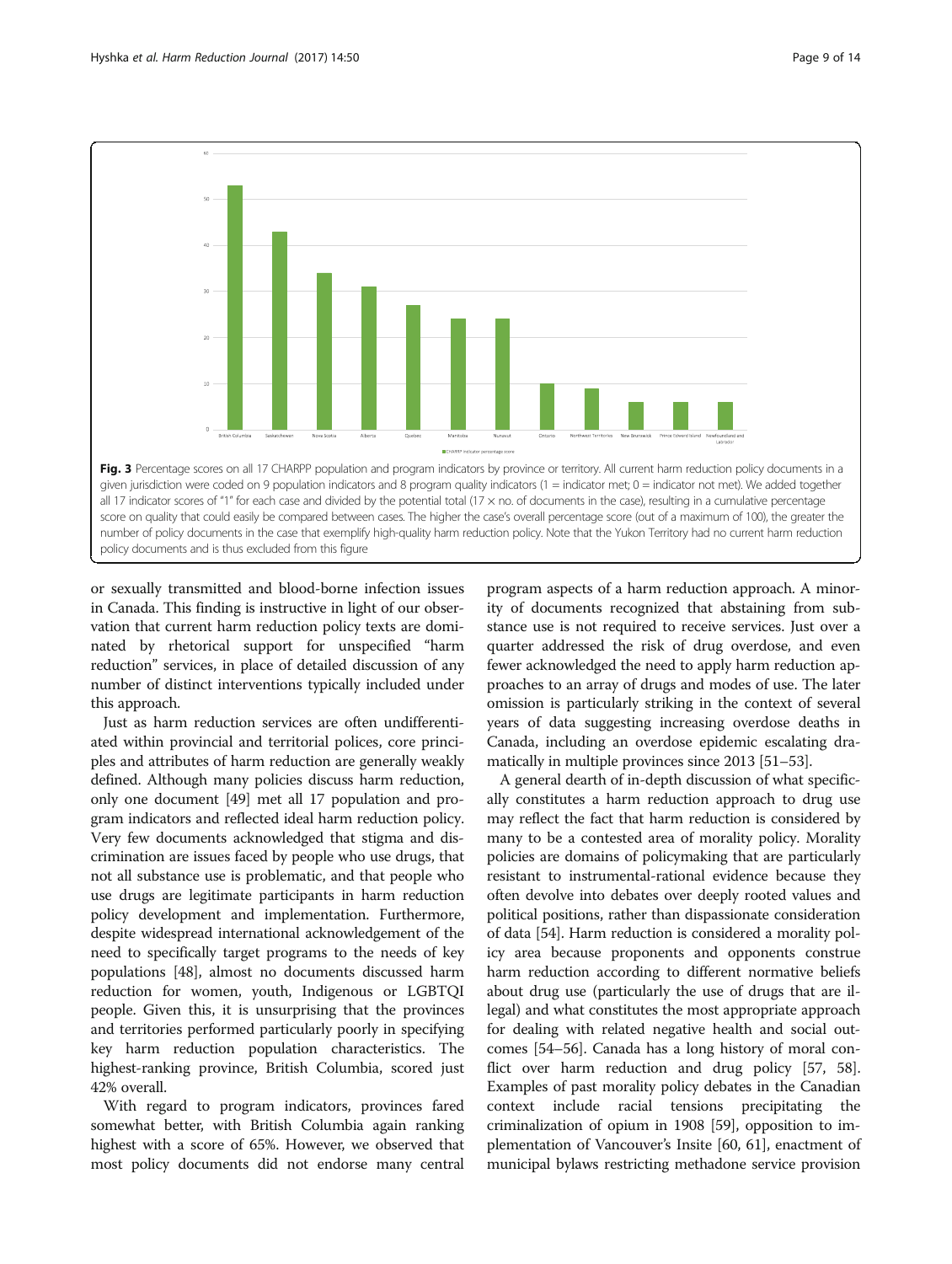# <span id="page-9-0"></span>Table 4 Examples of formal harm reduction definitions found within provincial and territorial policy documents

British Columbia (8/10 documents formally define harm reduction)

"Harm reduction refers to policies, programs, and practices that seek to reduce the adverse health, social and economic consequences of the use of legal and illegal psychoactive substances. Harm reduction is pragmatic and focuses on keeping people safe and minimizing death, disease and injury associated with higher risk behaviour, while recognizing that the behaviour may continue despite the risks. It seeks to lessen the harms associated with substance use while recognizing that many individuals may not be ready or in a position to cease use. Harm reduction does not require, nor does it exclude, abstinence from drug use as an ultimate goal. Harm reduction is an essential part of a comprehensive public health response to problematic substance use that complements prevention, treatment and enforcement. A harm reduction philosophy should inform strategies directed at the whole population, as well as specific programs aimed at sub-populations of vulnerable people. Harm reduction acknowledges the ethical imperative of helping to keep people as safe and healthy as possible, while upholding human rights, respecting individual autonomy and supporting informed decision making in the context of active substance use."—BC Harm Reduction Strategies and Services Policy and Guidelines 2014, p. 2

#### Alberta (3/4 documents formally define harm reduction)

"Harm reduction recognizes there will always be a portion of the population who will engage in higher risk behaviours, such as the use of unprescribed injection drugs and/or have unprotected sex with more than one sex partner. Harm reduction focuses on reducing or minimizing the harms associated with higher-risk behaviours. Harm reduction helps protect individuals from the most harmful health consequences of addiction behaviours for themselves, their families / partners and their communities, while facilitating referrals to treatment and rehabilitation services."—Alberta Sexually Transmitted Infections and Blood Borne Pathogens Strategy and Action Plan, p. 19

#### Saskatchewan (1/3 documents formally define harm reduction)

"Harm reduction: (1) is an approach or strategy that aims to reduce the negative consequences of drug use, rather than to eliminate drug use; (2) can involve programs or policies that are designed to reduce drug-related harm without requiring abstinence or cessation of drug use; (3) promotes incremental improvements in the behaviours of injection drug users that are practical, achievable and ultimately lead to benefits for both users and communities."—Building Partnerships for Health: A Strategic Planning Framework for Injection Drug Use in Saskatoon, p. 105

#### Manitoba (1/3 documents formally define harm reduction)

"Harm reduction strategies engage people who are at risk of contracting HIV or hepatitis C, focusing on where they are in their lives. It is a pragmatic approach that recognizes the limitations of abstinence-based approaches for populations with well-entrenched high-risk behaviour patterns. Harm reduction approaches focus on decreasing the negative consequences of high-risk behaviours to individuals, communities and society. Rather than necessarily attempting to have people cease engaging in behaviours that are associated with the spread of HIV (such as sharing injection drug equipment and unprotected sexual contact), it seeks to reduce the potential harm of such activities. These strategies may result in some people abstaining from risk behaviours; however, abstinence is not the primary objective of harm reduction. The focus is on assisting people to change their risk behaviours through education, peer support and opportunity building. Harm reduction strategies can include confidential condom provision; needle distribution and exchange; safe disposal sites for used injection equipment; safe injection sites; a policing focus on drug dealers; and pharmacy, health centre, nursing station and community involvement in needle exchange and sales. They can also include media campaigns focusing on the continuing prevalence and risk of HIV, sexually transmitted disease and hepatitis C infection, prevention and harm reduction activities and the benefits of early testing and treatment in reducing transmission to others and improving quality of life for persons with HIV/AIDS. Harm reduction approaches must recognize and be sensitive to Aboriginal cultural diversity, the traumatic effects of attempted assimilation and the unique aspects of post-colonial cultural revitalization."—As Long as

# Table 4 Examples of formal harm reduction definitions found within provincial and territorial policy documents (Continued)

the Waters Flow: An Aboriginal Strategy on HIV/AIDS. A Component of Manitoba's Provincial AIDS Strategy, p. 24

Ontario (1/7 documents formally define harm reduction)

"… any program or policy designed to help reduce substance-related harm without requiring the cessation of substance use"—Ontario Public Health Standards, p. 32

Quebec (2/11 documents formally define harm reduction)

"It is impossible to eliminate the use of illegal drugs or the problematic use of alcohol as much as it is to think we can eliminate heart disease or cancer. It is possible, however, to limit or reduce the health and well-being problems as well as the harms that result from the inappropriate use of psychoactive substances. This means that in addition to health promotion and prevention measures, services must be offered to people who use drugs that, without aiming for abstinence or non-use, aim to reduce the harms associated with

?]inappropriate use." [translation]-Pour une Approche Pragmatique de Prévention en Toxicomanie: Orientations, Axes d'intervention, Actions, p. 25

Nova Scotia (2/4 documents formally define harm reduction)

"Policies, programs, and practices that aim to reduce the negative health, social, and economic consequences (e.g., HIV, hepatitis B and C, overdoses) that may ensue from the use of legal and illegal psychoactive drugs without necessarily reducing or stopping drug use. Its cornerstones are public health, human rights, and social justice. It benefits people who use drugs, families, and communities. It ensures that people who use psychoactive substances are treated with respect and without stigma and that substance-related problems and issues are addressed systemically."—Review of Nova Scotia's Strategy on HIV/AIDS: Looking Back & Moving Forward, p. 59

Nunavut (1/2 documents formally define harm reduction)

Using illicit drug use as an example, characteristics or principles of harm reduction are as follows: 1) pragmatism; 2) focus on harms; 3) balancing costs and benefits; 4) priority of immediate goals. Under these four principles there is extensive information included for each. In general, pragmatism, respect and dignity for the person using drugs, focusing on harms, and setting incremental and realistic immediate goals are key aspects of harm reduction that are emphasized. Importantly it is noted that "containment and amelioration of drug related harms may be a more pragmatic or feasible option than efforts to eliminate drug use entirely." The authors also note this model supports a hierarchy of goals, and abstinence as a possible goal within this hierarchy "Most harm-reduction programs have a hierarchy of goals, with the immediate focus on proactively engaging. Achieving the most immediate and realistic goals is usually viewed as first steps toward risk-free use, or, if appropriate, abstinence for individuals, target groups, and communities to address their most pressing needs."—Nunavut Addiction and Mental Health Strategy, p. 59

New Brunswick, Prince Edward Island, Newfoundland and Labrador, Northwest Territories, and Yukon (no documents) are all excluded from this table because these cases had no current policy documents that formally defined the concept of harm reduction

[[62](#page-13-0)], and forced closure of a fixed site syringe distribution program in Victoria, British Columbia [[63](#page-13-0)].

In endorsing harm reduction, but failing to elaborate or affirm some of its most core (but perhaps most controversial) tenets—such as destigmatizing people who use drugs and involving them in policymaking—policymakers appear to be demonstrating reluctance to wade into a politically fraught arena. This may be especially true for the majority of policy documents (80%) reviewed here that were published during the 2006–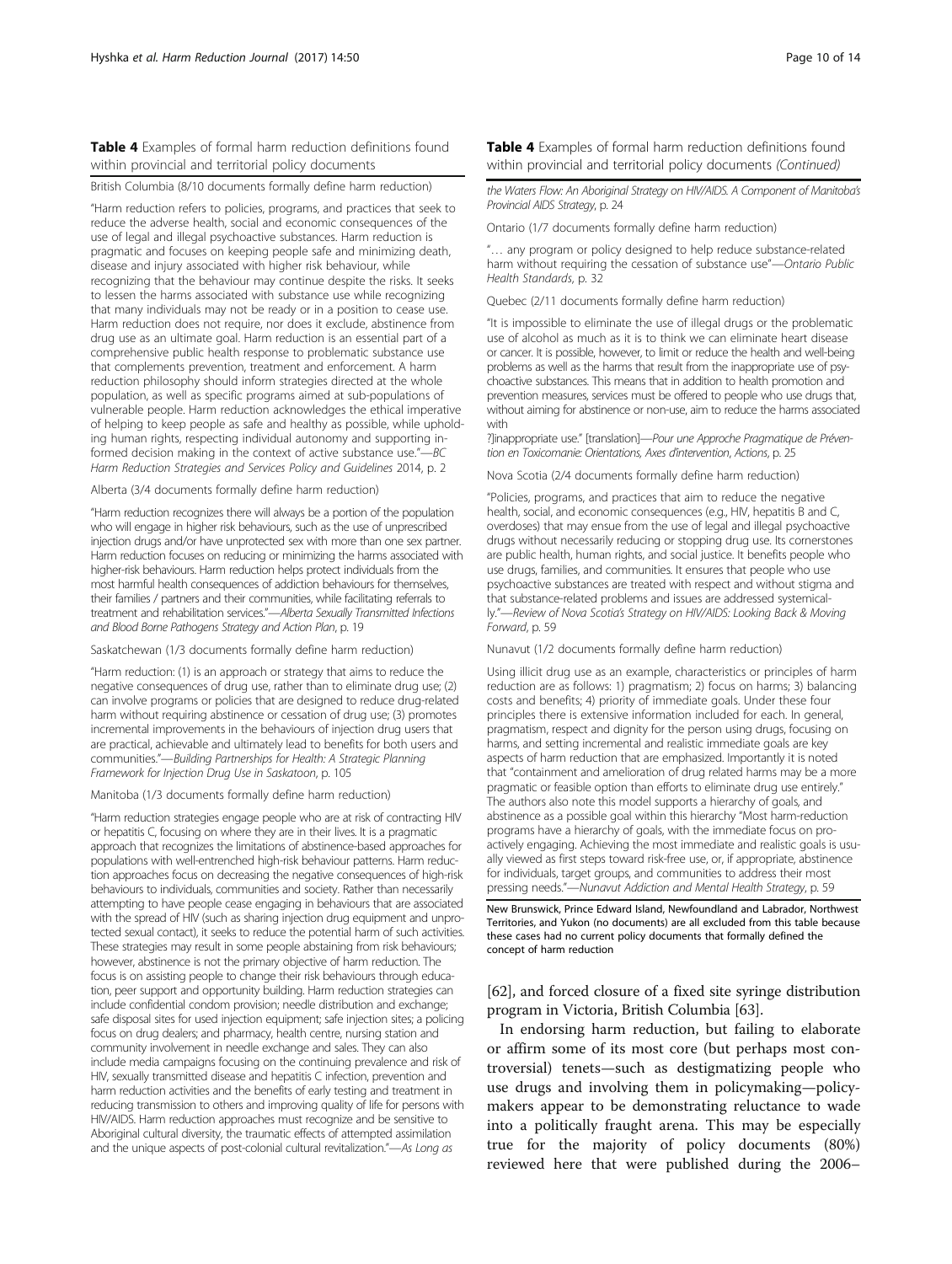2015 era, when prominent opponents of harm reduction held federal power. The implications of this hypothesis are of concern. Public policy documents, like other formal government texts, have communicative functions [[64\]](#page-13-0). That is, they communicate to members of a given policy network—i.e., state and non-state actors who share an interest in specific areas of policymaking—in an attempt to alter behaviour of network members with divergent interests [\[64](#page-13-0)] and, in doing so, legitimize or illegitimatize responses to a given social concern. By endorsing harm reduction in name, but not in substance, provincial and territorial documents may be communicating a general lack of support for key aspects of the approach to a diverse array of policy stakeholders, and thereby indirectly to a broader public.

The present study has some key lessons for Canadian policymakers seeking to strengthen provincial and territorial harm reduction policy frameworks. First, further elaboration (and official endorsement) of key aspects of a harm reduction approach to illegal drug use is needed. This should include articulating clear formal definitions and developing stand-alone policies which discuss a range of harm reduction interventions in detail, and as distinct from other types of health and social services. One way to address this gap may be to leverage the common declaration that policies should be "evidencebased" or "evidence-informed" (endorsed by 70% of documents in our study) to incorporate additional research and expert perspectives into new documents. Second, there is a critical need for formal harm reduction policies to address overdose. A lack of policy in this area suggests that recent efforts to expand take-home naloxone programs may have been implemented ad hoc, rather than as part of comprehensive harm reduction policy frameworks aiming to effectively engage people who use drugs and reduce multiple drug-related harms. Third, it is important to note that though frameworks appear weak overall, Canadian policy documents do contain useful examples on which future policies can be modelled. We found that although rare, when provided, formal definitions of harm reduction were generally consistent with a number of the principles and attributes elaborated in our indicators. Additionally, British Columbia's stand-alone BC Harm Reduction Strategies and Services Policy and Guidelines 2014 [[49\]](#page-13-0) met all indicators included in our study and could serve as a particularly useful template for policymakers in other jurisdictions. This document also demonstrates that endorsing internationally recognized aspects of a harm reduction approach to illegal drugs is potentially politically feasible in the Canadian morality policy context.

The results of our study are generally consistent with previous CHARPP research, which demonstrated that historically, instrumental aspects of Canadian harm reduction policy frameworks are weak and do not consistently elaborate strong funding commitments, roles and responsibilities, timelines, or other governance structures [[41](#page-13-0)]. As found here, our previous research noted that large parts of the Atlantic and Northern Canada had particularly poor policies overall. Taken together, these policy analyses suggest that Canada's reputation as an early harm reduction pioneer is in part belied by weak policy commitments to harm reduction at the provincial and territorial level, where health services are mainly organized, administered, and funded.

# Strength and limitations

Although previous scholarship has documented federal harm reduction policy in Canada [\[8](#page-12-0), [61](#page-13-0), [65](#page-13-0)–[68](#page-13-0)], almost no research attends to provincial and territorial harm reduction policy frameworks. Our study provides some of the first empirical data in this area. One of the strengths of our study includes our analysis of publicly available formal policy documents, which are designed to be aspirational and expressive, and convey government's core messages and values in relation to a specific policy area. Their content can thus be expected to shape how both institutional actors and external stakeholders understand and communicate about policy issues. Further strengths include our comprehensive document retrieval procedures and involvement of stakeholders from across the country in a structured process to verify included policy documents. In addition, our standardized policy report card and CHARPP coding framework facilitated systematic cross-case descriptions of harm reduction conceptualizations using a common set of indicators derived from international standards. These methodological advances lend themselves well to within-country analyses, as demonstrated here, and also international comparative studies designed to describe how formal policies characterize harm reduction across nations, and over time.

A number of study limitations should also be noted. Document retrieval procedures focused on publicly available policy texts were obtained via a commercial search engine (Google). Not all formal provincial/territorial harm reduction policy documents may be available using this approach. Furthermore, our use of a public search engine precluded access to other types of internal government policy documents that could contain more detailed elaboration of harm reduction approaches, program features, and population characteristics. It is possible that more targeted strategies could recover additional documents (for example, requests made under freedom of information legislation, or analysis of provincial and territorial parliamentary records), and future research should explore whether other document retrieval methods augment the corpus of texts.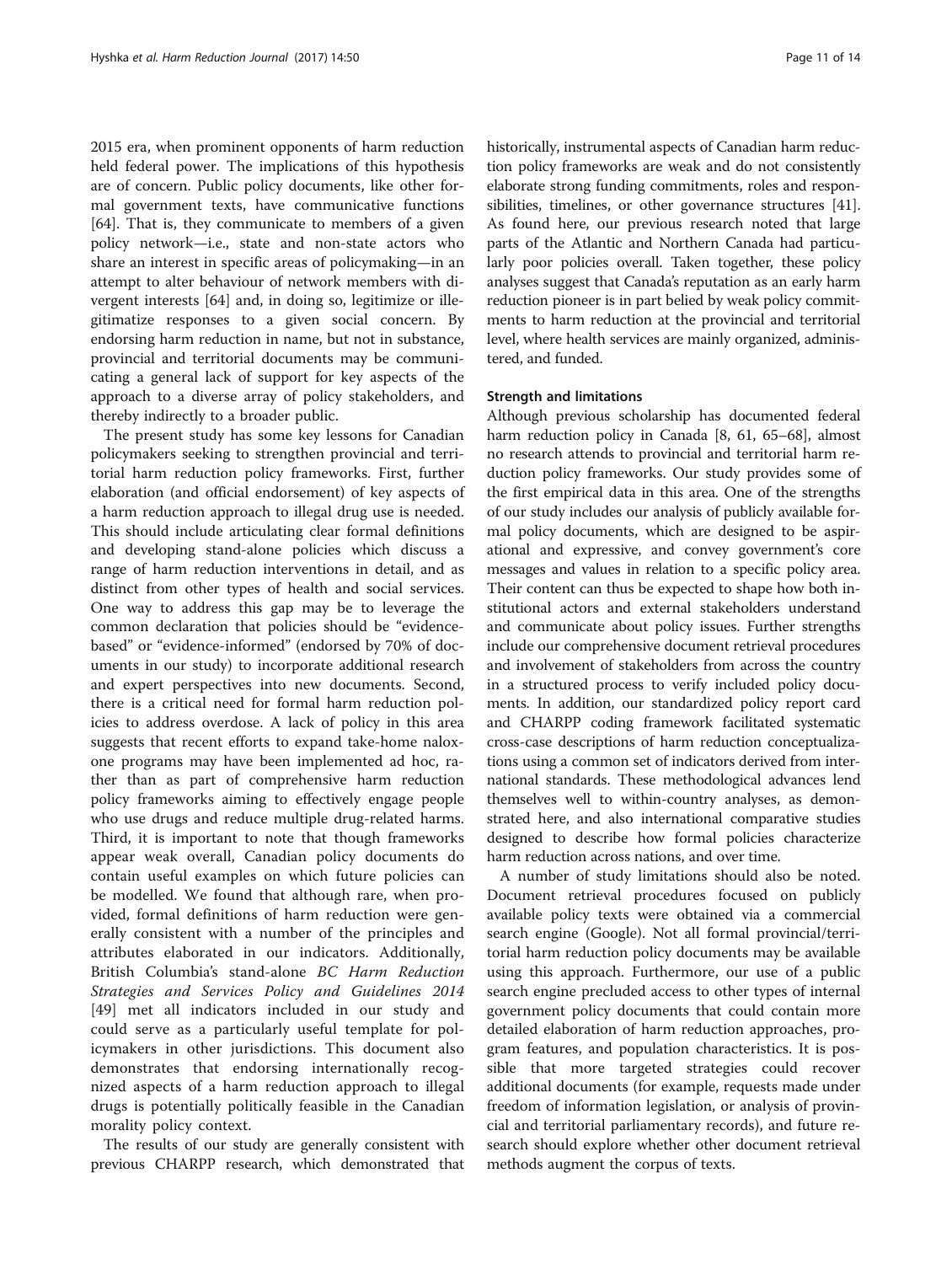<span id="page-11-0"></span>The current study focused on policy authored by provincial or territorial governments and delegated health authorities. While these bodies play a critical role in supporting the implementation of harm reduction in Canada, it should be emphasized that municipal, nongovernmental, and federal bodies are often also influential. For example, in Ontario, many harm reduction services are funded by the provincial government but organized and delivered by municipal-level public health units [[69\]](#page-13-0). Of note, the BC Harm Reduction Strategies and Services Policy and Guidelines 2014 [[49](#page-13-0)] was informed by a best practice document published in 2006 by a non-governmental harm reduction committee in Toronto, Ontario [\[70](#page-13-0)]. Additionally, recent formal policy changes at the federal level have eased the process for non-governmental, municipal, health authority, and provincial actors to secure federal exemptions to establish supervised consumption services [[71\]](#page-13-0). This policy shift may influence future provincial and territorial policymaking related to this specific intervention. Both of these examples suggest a need for further research examining the role of municipal, non-governmental, and federal actors in harm reduction policymaking in Canada, including efforts to characterize how these policy levels interact and intersect with provincial and territorial authorities.

We assessed the quality of harm reduction policy documents and frameworks relative to the strength of their communicative functions. Other types of approaches are also valid for assessing policy quality. Indeed, we previously evaluated provincial and territorial harm reduction policies according to their governance functions [[41](#page-13-0)]. Integration of population, program, and governance indicators into one analytic framework remains an outstanding task that would facilitate a more complete assessment of the quality of harm reduction policy frameworks in Canada.

Our focus on formal harm reduction policy frameworks enabled systematic analysis of aspects of harm reduction that are considered by policymakers to be politically and publicly feasible in Canada's provinces and territories. However, Canada's experience with harm reduction policymaking suggests that innovations in harm reduction service provision can occur in the absence of an explicit, supportive policy framework. For example, none of the current policy documents we analyzed from Alberta mentioned naloxone. Despite this, take-home naloxone kits have been available in Edmonton, Alberta's capital city, since 2005 [\[6](#page-12-0)], and the provincial government funded and significantly expanded the program to additional cities in 2015 [[22\]](#page-12-0). These observations demonstrate how analyses of formal policy documents provide only a partial, albeit important, perspective on the state of harm reduction in a given jurisdiction. In an attempt to address this gap, we are conducting additional research with key informants

from across Canada's provinces and territories to better understand the current scale and scope of harm reduction services, variations in political acceptance, and complexities of harm reduction policymaking in each jurisdiction.

# Conclusions

Despite the above limitations, the present study provided a systematic description of official language used to describe a harm reduction approach to illegal drugs across Canada. Our results documented both consistency and variability in provincial/territorial harm reduction policy frameworks and suggest that relatively few offer robust characterizations of harm reduction or go beyond rhetorical or generic support. Our approach is well suited to provide a high-level descriptive overview of how policymakers in different jurisdictions make sense of harm reduction. We conclude that despite increasing evidence of effectiveness of a harm reduction approach to problematic substance use, the quality of current policy in Canada is poor at the provincial and territorial level and does not specify key population or program features that are consistent with international understandings of the approach.

# Additional file

[Additional file 1:](dx.doi.org/10.1186/s12954-017-0177-7) Provincial and territorial policy documents and indicator scores; table contains all CHARPP indicator scores from 13 provincial and territorial harm reduction policy report cards. (XLSX 57 kb)

#### Abbreviations

CHARPP: Canadian Harm Reduction Policy Project; LGBTQI: Lesbian, gay, bisexual, trans, queer and questioning, and intersex

#### Acknowledgements

We would like to acknowledge the valuable contributions of our additional CHARPP team members: Walter Cavalieri (Canadian Harm Reduction Network), Donald MacPherson (Canadian Drug Policy Coalition), and Kenneth Tupper (University of British Columbia) in shaping this research project. We also thank Caitlin Sinclair, Benjamin Tan, Ashley McCurdy, and Jakob Koziel for their research assistance.

The research presented in this manuscript was awarded the Brooklyn Mcneil Rae of Hope Award at HR17 (Harm Reduction International's 25th Annual Conference) in May 2017. The authors would like to acknowledge the International Centre for Science in Drug Policy (ICSDP), which sponsored this award, as well as Harm Reduction International, and the friends and family of Brooklyn Mcneil.

#### Funding

The research reported in this paper was supported by an operating grant from the Canadian Institutes of Health Research (MOP 137073) to TCW and EH.

#### Availability of data and materials

The documents and datasets analyzed during the current study are available from the corresponding author on reasonable request.

#### Authors' contributions

All authors contributed to the design of the study. EH drafted the manuscript with input and contributions from all the authors. KK and LBI conducted the document searches. JA-B, KK, and LBI conducted the analysis in consultation with EH and TCW. All authors read and approved the final version of the manuscript.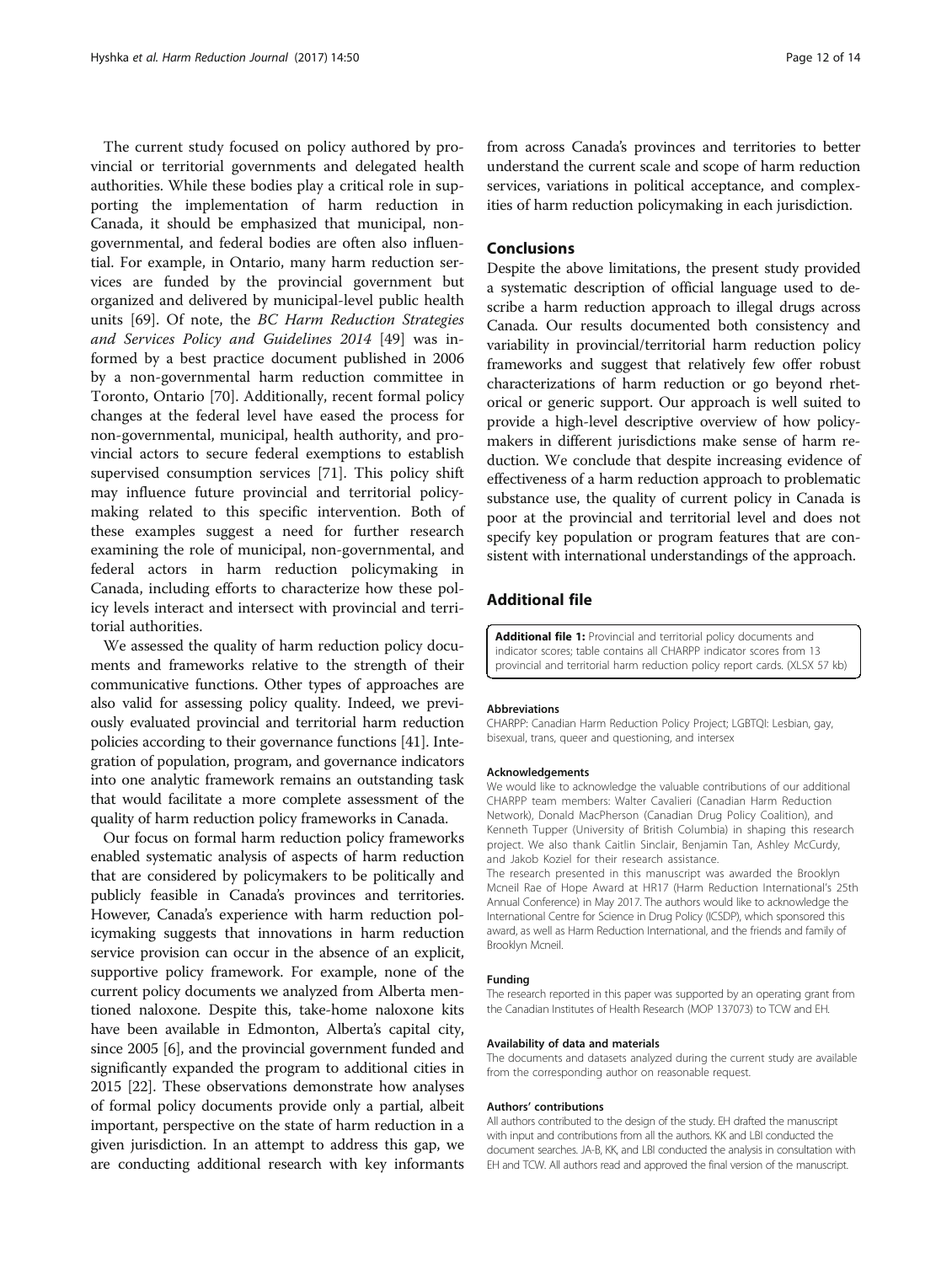#### <span id="page-12-0"></span>Ethics approval and consent to participate Not applicable.

# Consent for publication

Not applicable.

#### Competing interests

The authors declare that they have no competing interests.

# Publisher's Note

Springer Nature remains neutral with regard to jurisdictional claims in published maps and institutional affiliations.

#### Author details

<sup>1</sup>School of Public Health, University of Alberta, 3-300 Edmonton Clinic Health Academy, 11405 87 Avenue NW, Edmonton, Alberta T6G 1C9, Canada. <sup>2</sup>Inner City Health and Wellness Program, B818 Women's Centre, Royal Alexandra Hospital, 10240 Kingsway Avenue, Edmonton, Alberta T5H 3V9, Canada. 3 Canadian AIDS Society, 190 O'Connor St., Suite 100, Ottawa, Ontario K2P 2R3, Canada. <sup>4</sup>Canadian HIV/AIDS Legal Network, 1240 Bay St., Suite 600, Toronto, Ontario M5R 2A7, Canada. <sup>5</sup>School of Nursing and Centre for Addictions Research of BC, University of Victoria, Box 1700 STN CSC, Victoria, British Columbia V8W 2Y2, Canada. <sup>6</sup>Dalla Lana School of Public Health, University of Toronto, 155 College Street, Toronto, Ontario M5T 3M7, Canada. <sup>7</sup>Department of Community Health and Epidemiology, Centre for Clinical Research, Dalhousie University, Room 407, 5790 University Ave, Halifax, Nova Scotia B3H 1V7, Canada. <sup>8</sup>Department of Sociology, University of Saskatchewan, Room 1109–9 Campus Drive, Saskatoon, Saskatchewan S7N 5B5, Canada. <sup>9</sup>Addiction and Mental Health Branch, Health Service Delivery Division, Alberta Health Services, P.O. Box 1360, Station Main, Edmonton, Alberta T5J 2N3, Canada. 10Department of Sociology, University of Guelph, 50 Stone Rd E, Guelph, Ontario N1G 2W1, Canada.

## Received: 27 February 2017 Accepted: 18 July 2017 Published online: 26 July 2017

#### References

- Riley D, Pates R, Monaghan G, O'Hare P. A brief history of harm reduction. In: Pates R, Riley D, editors. Harm reduction in substance use and high-risk behaviour: international policy and practice. Oxford, UK: Wiley-Blackwell; 2012.
- 2. Hankins C. Syringe exchange in Canada: good but not good enough to stem the HIV tide. Subst Use Misuse. 1998;33:1129–46.
- 3. Campbell L, Boyd N, Culbert L. A thousand dreams: Vancouver's Downtown Eastside and the fight for its future. Vancouver: Greystone Books; 2009.
- 4. Cavalieri W, Riley D. Harm reduction in Canada: the many faces of regression. In: Pates R, Riley D, editors. Harm reduction in substance use and high risk behaviour: international policy and practice. London: Wiley-Blackwell; 2012. p. 392–4.
- 5. Klein A. Sticking points: barriers to access to needle and syringe programs in Canada. Toronto: Canadian HIV/AIDS Legal Network; 2007.
- 6. Carter C, MacPherson D. Getting to tomorrow: a report on Canadian drug policy. Canadian Drug Policy Coalition: Vancouver, BC; 2013.
- 7. Colin C. Substance abuse issues and public policy in Canada: Canada's federal drug strategy. ON. Library of Parliament: Ottawa; 2006.
- 8. Hyshka E. The saga continues: Canadian legislative attempts to reform cannabis law in the twenty-first century. Can J Criminol Crim Justice. 2009;51:73–91.
- 9. Wood E, Tyndall MW, Montaner JS, Kerr T. Summary of findings from the evaluation of a pilot medically supervised safer injecting facility. CMAJ. 2006;175:1399–404.
- 10. Oviedo-Joekes E, Brissette S, Marsh DC, Lauzon P, Guh D, Anis A, Schechter MT. Diacetylmorphine versus methadone for the treatment of opioid addiction. N Engl J Med. 2009;361:777–86.
- 11. Department of Justice. National anti-drug strategy evaluation: final report. Evaluation Division, Office of Strategic Planning and Performance Management. Ottawa, ON: Government of Canada; 2012.
- 12. Hyshka E, Butler-McPhee J, Elliott R, Wood E, Kerr T. Canada moving backwards on illegal drugs. Can J Public Health. 2011;103:125–7.
- 13. ORITV. AIDS 2008 Tony Clement talks about Insite BC. [cited 2017 Feb 26]. Available from:<https://www.youtube.com/watch?v=xzvkv5tNiqg>.
- 14. Caplan G. Conservatives have done little to combat AIDS, but there are opportunities. The Globe and Mail, August 17, 2012. [cited 2017 Feb 20]. Available from: [http://www.theglobeandmail.com/news/politics/second](http://www.theglobeandmail.com/news/politics/second-reading/conservatives-have-done-little-to-combat-aids-but-there-are-opportunities/article4486418/)[reading/conservatives-have-done-little-to-combat-aids-but-there-are](http://www.theglobeandmail.com/news/politics/second-reading/conservatives-have-done-little-to-combat-aids-but-there-are-opportunities/article4486418/)[opportunities/article4486418/.](http://www.theglobeandmail.com/news/politics/second-reading/conservatives-have-done-little-to-combat-aids-but-there-are-opportunities/article4486418/)
- 15. Canada (Attorney General) v. PHS Community Services Society, 2011 SCC 44.
- 16. Kazatchkine C, Elliot R, MacPherson D. An injection of reason: critical analysis of the Respect for Communities Act (Q&A). Canadian HIV/AIDS Legal Network & Canadian Drug Policy Coalition: Toronto and Vancouver; 2016.
- 17. Doob AN, Webster CM. Weathering the Storm? Testing long-standing Canadian sentencing policy in the twenty-first century. Crime Justice. 2016;45:359–418.
- 18. Elliott R. Deadly disregard: government refusal to implement evidence-based measures to prevent HIV and hepatitis C virus infections in prisons. CMAJ. 2007;177:262–4.
- 19. The Canadian Press. Rona Ambrose closing "loopholes" in drug access program [Internet]. CBC News. 2013 [cited 2017 Feb 20]. Available from: [http://www.cbc.ca/news/politics/rona-ambrose-closing-loopholes-in-drug](http://www.cbc.ca/news/politics/rona-ambrose-closing-loopholes-in-drug-access-program-1.1894373)[access-program-1.1894373](http://www.cbc.ca/news/politics/rona-ambrose-closing-loopholes-in-drug-access-program-1.1894373).
- 20. Marchildon G. Health systems in transition: Canada. Toronto: University of Toronto Press; 2006.
- 21. Woo A. Ottawa approves 3 supervised injection sites for B.C., 1 in Montreal. 2017; Available from: [https://www.theglobeandmail.com/news/british](https://www.theglobeandmail.com/news/british-columbia/ottawa-approves-3-supervised-injection-sites-for-bc-1-in-montreal/article35127568/)[columbia/ottawa-approves-3-supervised-injection-sites-for-bc-1-in-montreal/](https://www.theglobeandmail.com/news/british-columbia/ottawa-approves-3-supervised-injection-sites-for-bc-1-in-montreal/article35127568/) [article35127568/](https://www.theglobeandmail.com/news/british-columbia/ottawa-approves-3-supervised-injection-sites-for-bc-1-in-montreal/article35127568/).
- 22. Canadian Centre on Substance Abuse. CCENDU bulletin: the availability of take-home naloxone in Canada. Ottawa, ON: Canadian Centre on Substance Abuse. Available from: [http://www.ccsa.ca/Resource%20Library/CCSA-](http://www.ccsa.ca/Resource%20Library/CCSA-CCENDU-Take-Home-Naloxone-Canada-2016-en.pdf)[CCENDU-Take-Home-Naloxone-Canada-2016-en.pdf](http://www.ccsa.ca/Resource%20Library/CCSA-CCENDU-Take-Home-Naloxone-Canada-2016-en.pdf). Accessed 21 July 2017.
- 23. Kingdon JW. Agendas, alternatives, and policies (2nd edition). New York: Harper Collins Publishers: 1995.
- 24. Stone L. Nurses want supervised injection sites to be an election issue this fall|Globalnews.ca. 2015. [cited 2017 Feb 20]. Available from: [http://](http://globalnews.ca/news/2206306/nurses-want-supervised-injection-sites-to-be-an-election-issue-this-fall/) [globalnews.ca/news/2206306/nurses-want-supervised-injection-sites-to-be](http://globalnews.ca/news/2206306/nurses-want-supervised-injection-sites-to-be-an-election-issue-this-fall/)[an-election-issue-this-fall/.](http://globalnews.ca/news/2206306/nurses-want-supervised-injection-sites-to-be-an-election-issue-this-fall/)
- 25. Canadian HIV/AIDS Legal Network. Election 2015: Prisoners' right to health—Canada's major federal parties respond—Canadian HIV/AIDS Legal Network. 2015. [cited 2017 Feb 20]. Available from: [http://www.](http://www.aidslaw.ca/site/election-2015-prisoners-right-to-health-canadas-major-federal-parties-respond/?lang=en) [aidslaw.ca/site/election-2015-prisoners-right-to-health-canadas-major](http://www.aidslaw.ca/site/election-2015-prisoners-right-to-health-canadas-major-federal-parties-respond/?lang=en)[federal-parties-respond/?lang=en.](http://www.aidslaw.ca/site/election-2015-prisoners-right-to-health-canadas-major-federal-parties-respond/?lang=en)
- 26. Liberal Party of Canada. Real change: a new plan for a strong middle class. Ottawa, ON: Liberal Party of Canada. Available from: [https://www.liberal.ca/](https://www.liberal.ca/files/2015/10/New-plan-for-a-strong-middle-class.pdf) [files/2015/10/New-plan-for-a-strong-middle-class.pdf.](https://www.liberal.ca/files/2015/10/New-plan-for-a-strong-middle-class.pdf) Accessed 21 July 2017.
- 27. CBC News. Canada now allows prescription heroin in severe opioid addiction. CBC News. 2017 [cited 2017 Feb 20]. Available from: [http://www.](http://www.cbc.ca/news/canada/british-columbia/canada-now-allows-prescription-heroin-in-severe-opioid-addiction-1.3753312) [cbc.ca/news/canada/british-columbia/canada-now-allows-prescription](http://www.cbc.ca/news/canada/british-columbia/canada-now-allows-prescription-heroin-in-severe-opioid-addiction-1.3753312)[heroin-in-severe-opioid-addiction-1.3753312](http://www.cbc.ca/news/canada/british-columbia/canada-now-allows-prescription-heroin-in-severe-opioid-addiction-1.3753312).
- 28. Government of Canada. Bill C-37: an act to amend the controlled drugs and substances act and to make related amendments to other acts. Parliament of Canada. 2016. [http://www.parl.gc.ca/HousePublications/Publication.](http://www.parl.gc.ca/HousePublications/Publication.aspx?Language=E&Mode=1&DocId=8769825) [aspx?Language=E&Mode=1&DocId=8769825.](http://www.parl.gc.ca/HousePublications/Publication.aspx?Language=E&Mode=1&DocId=8769825) Accessed 26 Feb 2017.
- 29. Health Canada and Public Health Agency of Canada. Canadian drugs and substances strategy. 2016. [http://www.healthycanadians.gc.ca/publications/](http://www.healthycanadians.gc.ca/publications/healthy-living-vie-saine/drugs-substances-strategy-2016-strategie-drogues-autre-substances/index-eng.php) [healthy-living-vie-saine/drugs-substances-strategy-2016-strategie-drogues](http://www.healthycanadians.gc.ca/publications/healthy-living-vie-saine/drugs-substances-strategy-2016-strategie-drogues-autre-substances/index-eng.php)[autre-substances/index-eng.php](http://www.healthycanadians.gc.ca/publications/healthy-living-vie-saine/drugs-substances-strategy-2016-strategie-drogues-autre-substances/index-eng.php). Accessed 20 Feb 2017.
- 30. Howlett K, Giovannetti J, Vanderkilppe N, Perreaux L. A killer high: how Canada got addicted to fentanyl. The Globe and Mail. 2016. [cited 2017 Feb 20]. Available from: [http://www.theglobeandmail.com/news/investigations/](http://www.theglobeandmail.com/news/investigations/a-killer-high-how-canada-got-addicted-tofentanyl/article29570025/) [a-killer-high-how-canada-got-addicted-tofentanyl/article29570025/.](http://www.theglobeandmail.com/news/investigations/a-killer-high-how-canada-got-addicted-tofentanyl/article29570025/)
- 31. The Canadian Press. A province-by-province look at the opioid overdose stats, including fentanyl. Global News. 2016. [cited 2017 Feb 26]. [http://](http://globalnews.ca/news/3072316/a-province-by-province-look-at-opioid-overdose-stats-including-fentanyl/) [globalnews.ca/news/3072316/a-province-by-province-look-at-opioid](http://globalnews.ca/news/3072316/a-province-by-province-look-at-opioid-overdose-stats-including-fentanyl/)[overdose-stats-including-fentanyl/.](http://globalnews.ca/news/3072316/a-province-by-province-look-at-opioid-overdose-stats-including-fentanyl/)
- 32. British Columbia Coroner's Service. Illicit drug overdose deaths in BC: January 1, 2007–May 31 2017. Government of British Columbia. 2017. [http://](http://www2.gov.bc.ca/assets/gov/public-safety-and-emergency-services/death-investigation/statistical/illicit-drug.pdf) [www2.gov.bc.ca/assets/gov/public-safety-and-emergency-services/death](http://www2.gov.bc.ca/assets/gov/public-safety-and-emergency-services/death-investigation/statistical/illicit-drug.pdf)[investigation/statistical/illicit-drug.pdf.](http://www2.gov.bc.ca/assets/gov/public-safety-and-emergency-services/death-investigation/statistical/illicit-drug.pdf) Accessed 21 July 2017.
- 33. Alberta Health. Opioids and substances of misuse: Alberta report, 2017 Q1. 2017. [https://open.alberta.ca/dataset/1cfed7da-2690-42e7-97e9](https://open.alberta.ca/dataset/1cfed7da-2690-42e7-97e9-da175d36f3d5/resource/9549f390-c78e-4794-8662-ca53e49b587e/download/Opioids-Substances-Misuse-Report-2017-Q1-Final.pdf) [da175d36f3d5/resource/9549f390-c78e-4794-8662-ca53e49b587e/](https://open.alberta.ca/dataset/1cfed7da-2690-42e7-97e9-da175d36f3d5/resource/9549f390-c78e-4794-8662-ca53e49b587e/download/Opioids-Substances-Misuse-Report-2017-Q1-Final.pdf) [download/Opioids-Substances-Misuse-Report-2017-Q1-Final.pdf.](https://open.alberta.ca/dataset/1cfed7da-2690-42e7-97e9-da175d36f3d5/resource/9549f390-c78e-4794-8662-ca53e49b587e/download/Opioids-Substances-Misuse-Report-2017-Q1-Final.pdf) Accessed 10 July 2017.